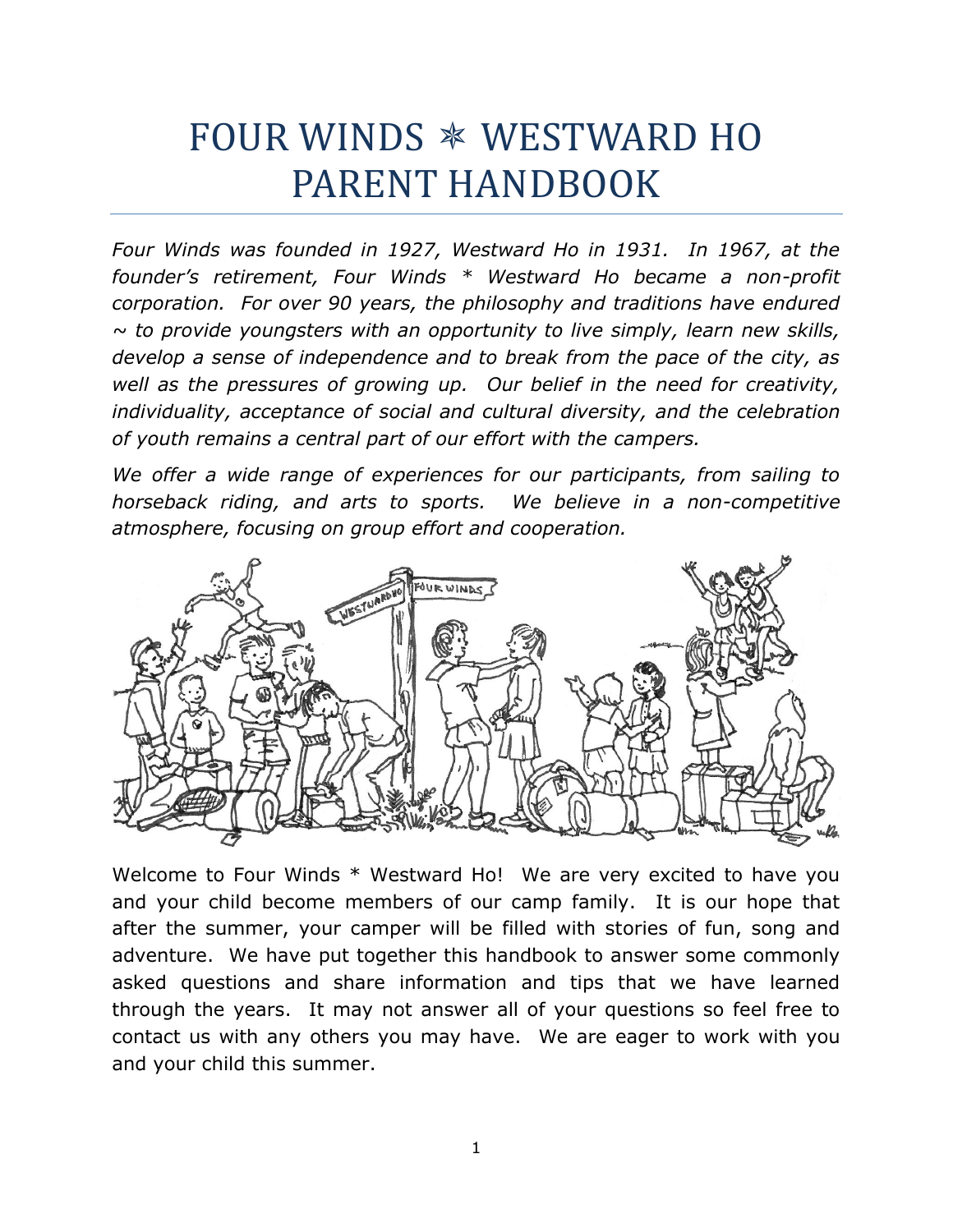# <span id="page-1-0"></span>**TABLE OF CONTENTS**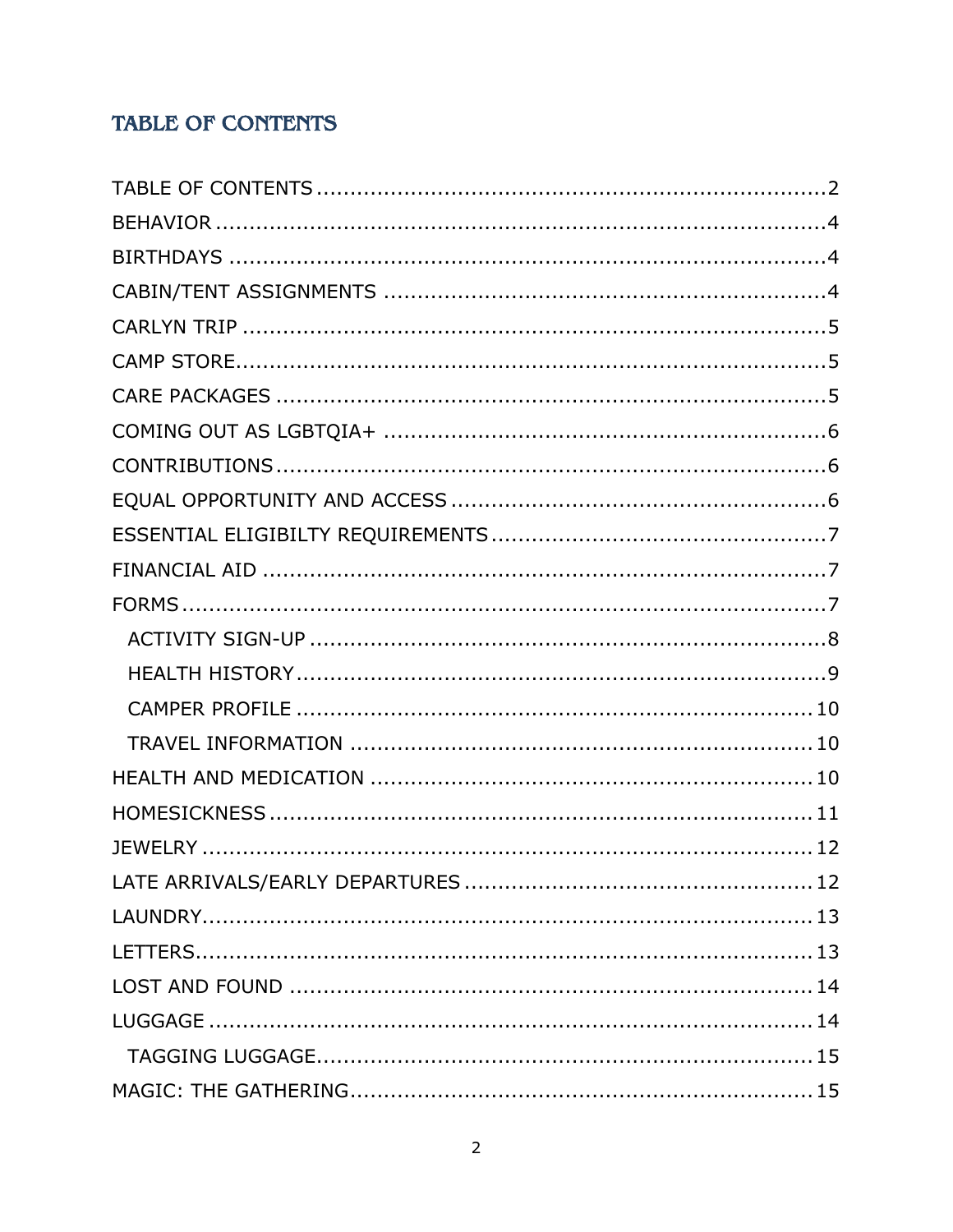| SEATTLE TACOMA INTERNATIONAL AIRPORT, SEATAC  19 |  |
|--------------------------------------------------|--|
|                                                  |  |
|                                                  |  |
|                                                  |  |
|                                                  |  |
|                                                  |  |
|                                                  |  |
|                                                  |  |
|                                                  |  |
|                                                  |  |
|                                                  |  |
|                                                  |  |
|                                                  |  |
|                                                  |  |
|                                                  |  |
| HELPFUL INFORMATION WHILE ON ORCAS ISLAND  23    |  |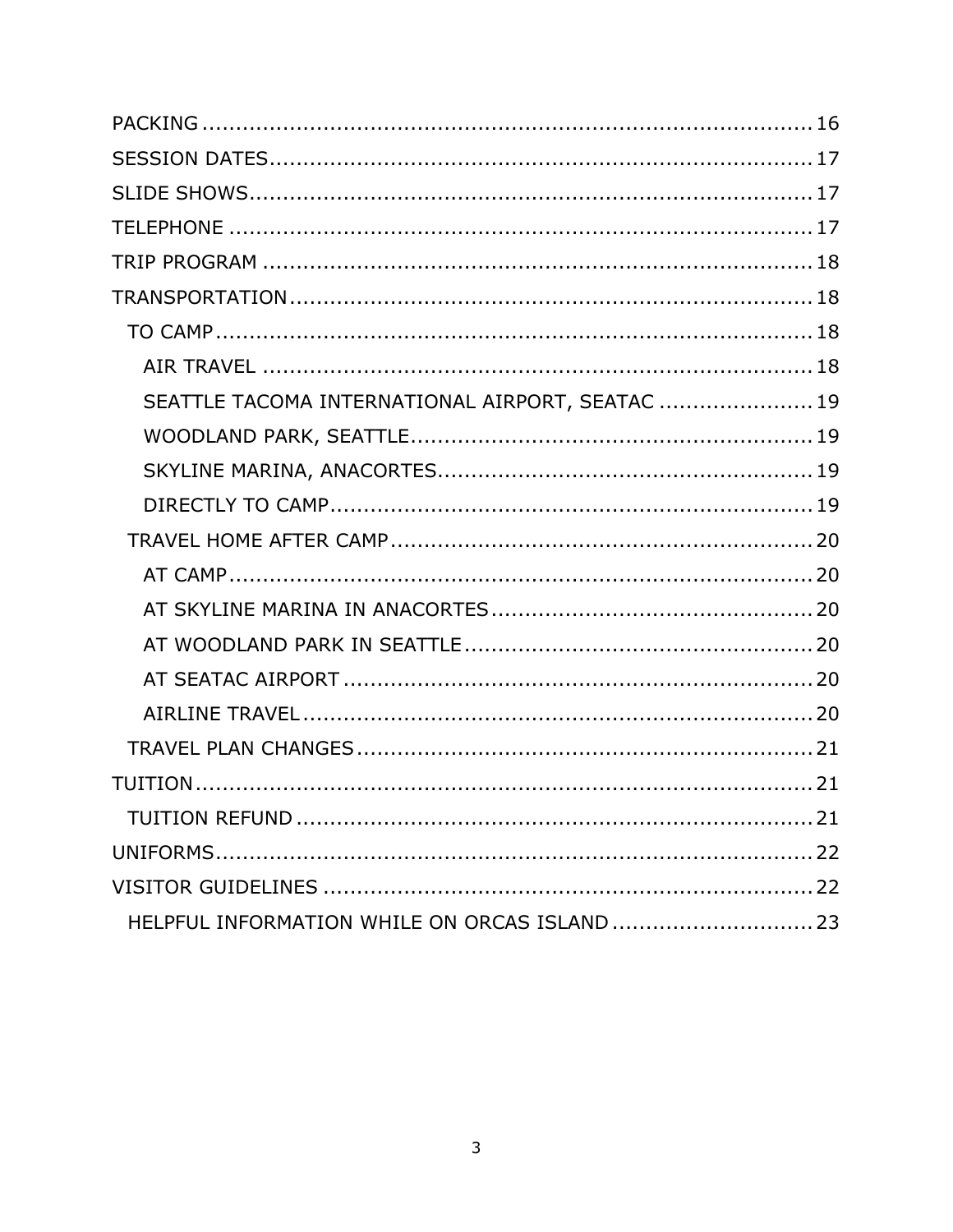#### <span id="page-3-0"></span>BEHAVIOR

We assume that campers will arrive ready and able to interact positively with other campers and staff. We do reserve the right to send home any camper when, in our opinion, it is in the best interest of camp community. We do not allow drugs, alcohol, smoking, intentional avoidance of counselor supervision, or sexual activity of any kind while in camp or during campsponsored activities. The person(s) involved will be sent home. Tuition will not be returned for any camper sent home. We look forward to a fun, safe and healthy summer for us all.

#### <span id="page-3-1"></span>BIRTHDAYS

If your child's birthday occurs during their camp session, they will have the whole camp community sing the Camp Birthday Song, and will receive a birthday treat to share with cabin/tent mates at lunch time. We encourage you to send a **non-food** care package such as decorations for their cabin/tent, cards from family and friends, and party favors. **Gum and candy are not allowed at camp.**



## <span id="page-3-2"></span>CABIN/TENT ASSIGNMENTS

When we make cabin and tent assignments, we emphasize geographic diversity and encourage campers to make new friends. Campers are grouped according to gender, and school grade. Bunk requests can limit the camp experience for those involved, and can cause disruption within the cabin age/grade group; however, we will try to place new campers with a requested friend during their *first* year at camp, if they are of the same age, grade and gender. The request must be made in writing by both families on the Cabinmate Requests form in the Forms & Documents section of their [Four Winds Parent Account.](file:///C:/Four%20Winds%20Data/Publications/Handbooks/2018/fourwindscamp.org/login) Of course, if there is a circumstance where certain campers should not room together, we will do our best to honor that request.

We appreciate your timely return of the Camper Profile Form through your [Four Winds Parent Account.](http://fourwindscamp.org/login) It is essential for insuring the best cabin/tent assignment possible.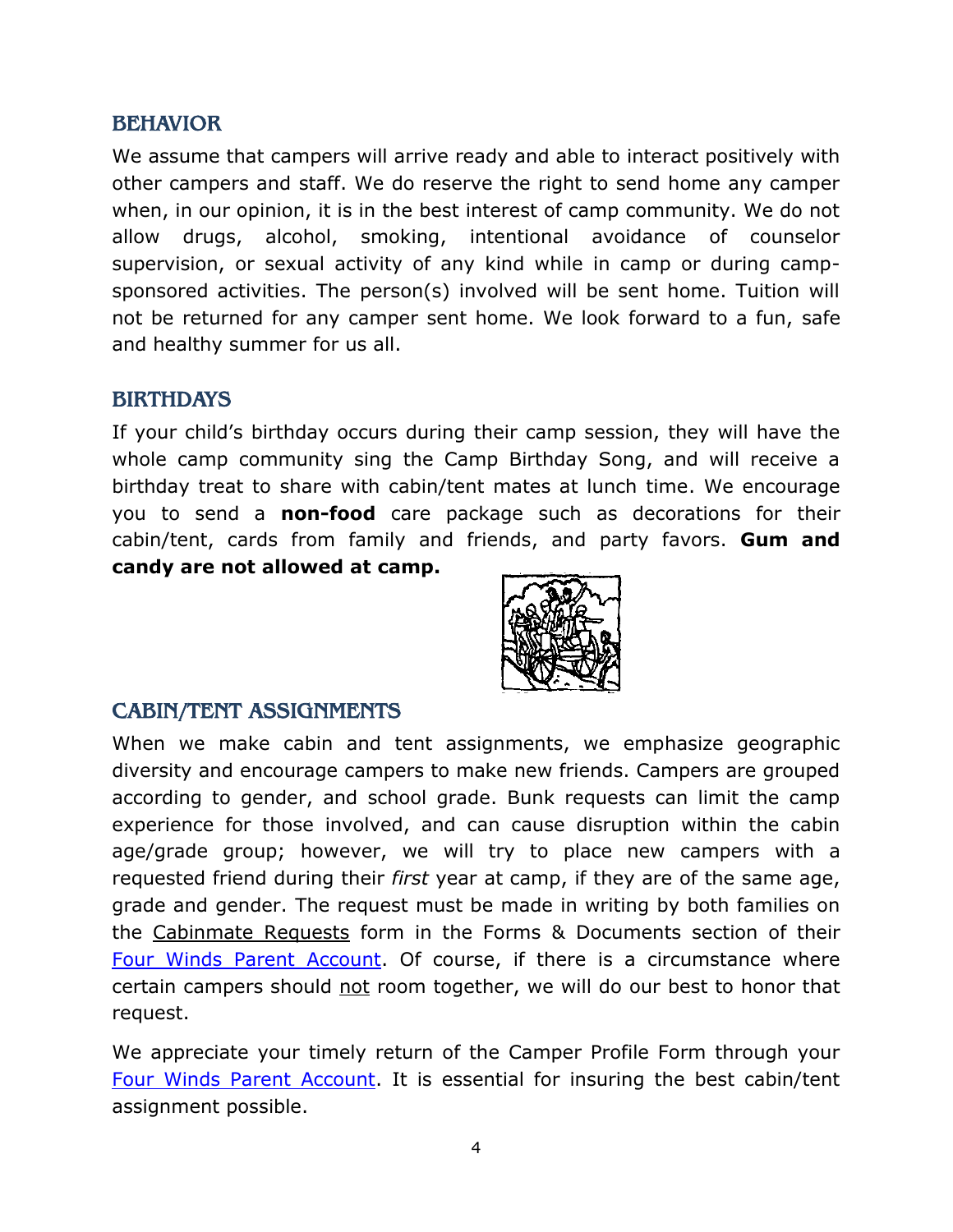#### <span id="page-4-0"></span>CARLYN TRIP

The *Carlyn,* our 61' yawl, takes a trip into Canadian waters with a group of 9 campers. The trip alternates between sessions each year and coincides with camp. Tuition is the same as that of regular session. Campers must be going into 9th or 10th grade and will be required to write a letter to the captain outlining the reasons to be chosen for this trip.

#### <span id="page-4-1"></span>CAMP STORE

An advance deposit amount will establish a Camp Store account for your child to charge purchases against. The store carries toiletry supplies, stationery, batteries, film, and some clothing items. Our store account system means that your child does not need money at camp. **Please do not send cash with your child.** We suggest anywhere from \$50-100 during the session for their store account.

#### <span id="page-4-2"></span>CARE PACKAGES

**Please do not send food of any kind (including gum) to camp!** We encourage you to send non-food items such as magazines, games, and accessories for special days. Packages of candy, gum, and home baked treats can lead to undesirable consequences, such as: luring critters into tents and cabins, causing hurt feelings among other campers, creating litter at camp, and possibly endangering camp attendees with food allergies. **Remember no food! Please spread the word to friends and family!**

Packages containing food will have the food taken out and thrown away. **Receiving a package of food and having it sent back can be devastating for a homesick child who is looking forward to getting something special from home.**

If you need help brainstorming ideas, give us a call and we'll help you come up with some good options. You may also wish to use a company specializing in camp care packages, such as: Sealed with a Kiss [\(eswak.com\)](https://www.eswak.com/), Just 4 Camp [\(just4camp.com\)](http://www.just4camp.com/), The Wrinkled Egg [\(thewrinkledegg.com\)](https://www.thewrinkledegg.com/), or Camp Pacs [\(camppacs.com\)](http://camppacs.com/).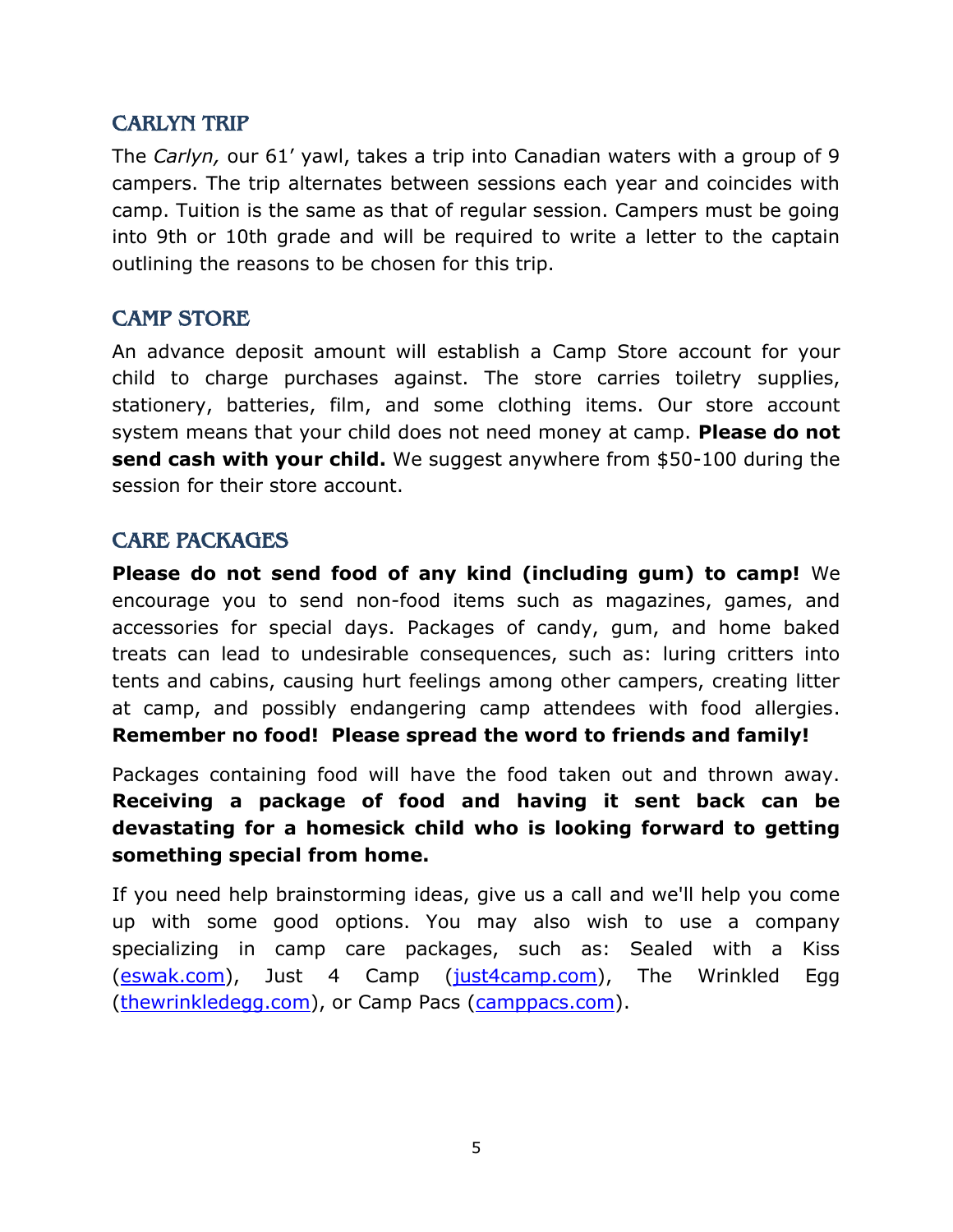# <span id="page-5-0"></span>COMING OUT AS LGBTQIA+

Until you've been at camp a while, it's surprising how often people come out as LGBTQIA+ while at camp. Campers feel safe here, and often comment on how it's the place they can be their true selves. Normally, it's our practice to share with parents/guardians when emotionally significant things happen at camp, but we do not share with parents/guardians when a camper comes out at camp. We believe strongly it's each individual's right to come out as LGBTQIA+ to different audiences at different times, in the manner and time that they choose. Often, kids come out at camp as a way to try it out in advance of what feels like the more consequential comings out to family and friends at home. So, if your camper comes out while at camp, we will not pass that along to you, and instead let your child come out to you directly, when they're ready.

## <span id="page-5-1"></span>**CONTRIBUTIONS**

Four Winds \* Westward Ho is a 501c3 non-profit corporation. All gifts are tax deductible. Funds are raised through formal and informal fund-raising efforts. Parent and alumni interest in specific camp needs is always welcome. Four Winds \* Westward Ho remains a strong experience for children today as a result of financial support through annual donations and bequests.

## <span id="page-5-2"></span>EQUAL OPPORTUNITY AND ACCESS

Four Winds Camp is open to campers and staff without regard to race, creed, color, national origin, sex, honorably discharged veteran or military status, sexual orientation, gender identity, or the presence of any sensory, mental, or physical disability (or the use of a trained dog guide or service animal by a person with a disability). Washington law protects individuals from discrimination in employment and in access to public accommodations (such as Four Winds Camp) on the basis of any of these characteristics. The diversity of campers and staff enriches the camping experiences for all.

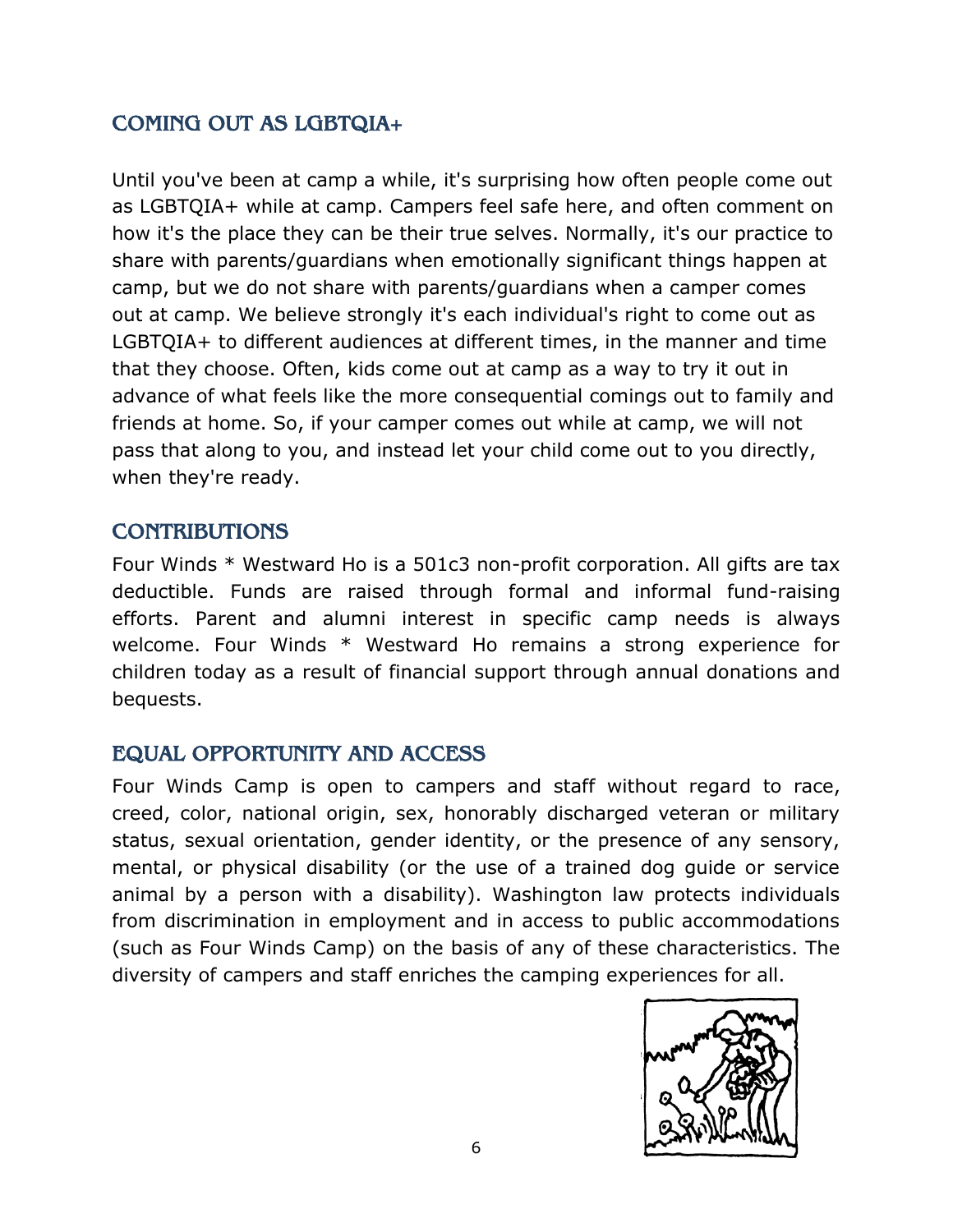## <span id="page-6-0"></span>ESSENTIAL ELIGIBILTY REQUIREMENTS

In order to participate in Four Winds four-week sessions, campers must be able to:

- Listen to and comprehend oral communication
- Effectively communicate verbally in English
- Be comfortable in an outdoor or natural setting
- Hike up to three miles each day over rough terrain
- Exhibit self-control and self-regulation
- Recover from setbacks and challenges in a developmentally appropriate way
- Function and thrive in a community with little personal space
- Respond well to direction from staff
- Maintain personal hygiene and health (bathe, eat, use the restroom) without assistance of others

## <span id="page-6-1"></span>FINANCIAL AID

We offer approximately 68 full and partial financial aid openings each year to assist families whose children could bring leadership potential to camp, while gaining growth from their experience here. The application process requests some financial disclosure, three letters of recommendation, and a small deposit. Financial aid is awarded for a maximum period of three consecutive years as long as financial need is documented for each year. We require a Financial Aid Application, a standard camper registration form, and a small deposit by February 1. All of this can be done via our web site. Financial aid spots are limited in number and favor diversity, children from alumni families, and families who are in the helping professions as well as those with demonstrated leadership potential and financial need.

## <span id="page-6-2"></span>FORMS

Forms are typically available on our website [\(fourwindscamp.org\)](file:///C:/Users/Mariah/AppData/Roaming/Microsoft/Word/fourwindscamp.org) around the end of March. Click on Parents, then Parent Login to access your [Four Winds](file:///C:/Users/Mariah/AppData/Roaming/Microsoft/Word/fourwindscamp.org/login)  [Parent Account.](file:///C:/Users/Mariah/AppData/Roaming/Microsoft/Word/fourwindscamp.org/login) The camper forms need to completed and returned to us no later than 6 weeks before the start of each session.

It is important that we receive all forms by the due dates:

**May 11 for Session 1, June 10 for Session 2**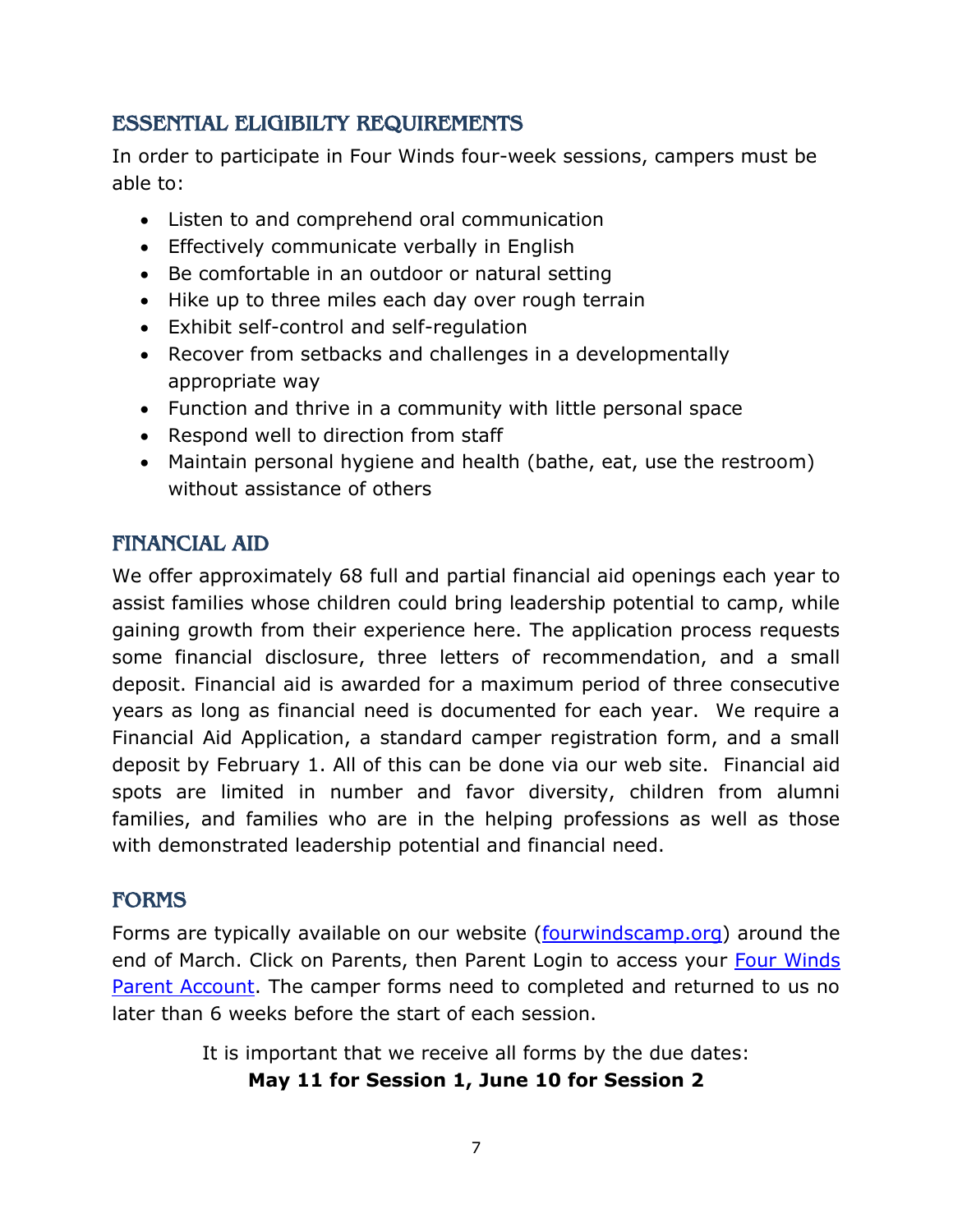Activities are assigned and transportation is scheduled well before the actual start of the session. Receiving the paperwork in advance of the camper's arrival gives us the time needed to double check all the information, assures your child a better chance of getting the activities they want, and allows us to arrange travel more smoothly.

The standard forms you will see are:

- **Activity Preference** (web form)
- **Camper Profile** (web form)
- **Camper Uniform Information** (web form)
- **Health History** (web form)
- **Parental Permission Form** (web form)
- **Immunization Form** (print, sign, return) must be signed by a doctor every year
- **Travel Information** (web form)
- **Insurance and Permission to Treat** (print, sign, return)
- **Physician's Examination** (print, sign, return) must be signed by a doctor every year, based on *any* exam completed within **12 months** prior to start of your child's session at camp
- **Release of Liability Form** (print, sign, and return)

For the printed forms that need to be returned, you may:

- 1. Fax to the number on the bottom of the form,
- 2. Scan as a .pdf file and upload through your [Parent Account,](file:///C:/Users/Mariah/AppData/Roaming/Microsoft/Word/fourwindscamp.org/login)
- 3. Scan as a .tiff file and email to [fourwinds@campminderfax.com](mailto:fourwinds@campminderfax.com)
- 4. Fax (360-376-5741), [email](mailto:ali@fourwindscamp.org?subject=Camper%20Forms) (in almost any format), or mail to Ali at Camp.

Options 1-3 are our preferred methods for returning forms. Also, please note the paper-based forms are **bar-coded** and **child-specific**. If you have multiple children attending Camp please be sure to match the form to the correct child.

## <span id="page-7-0"></span>ACTIVITY SIGN-UP

Campers will have six scheduled activities at camp: three per day on Monday, Wednesday, and Friday; and three per day on Tuesday, Thursday, and Saturday. Your child will choose three activities before arriving. **Activities are assigned in random order from a pool of those children**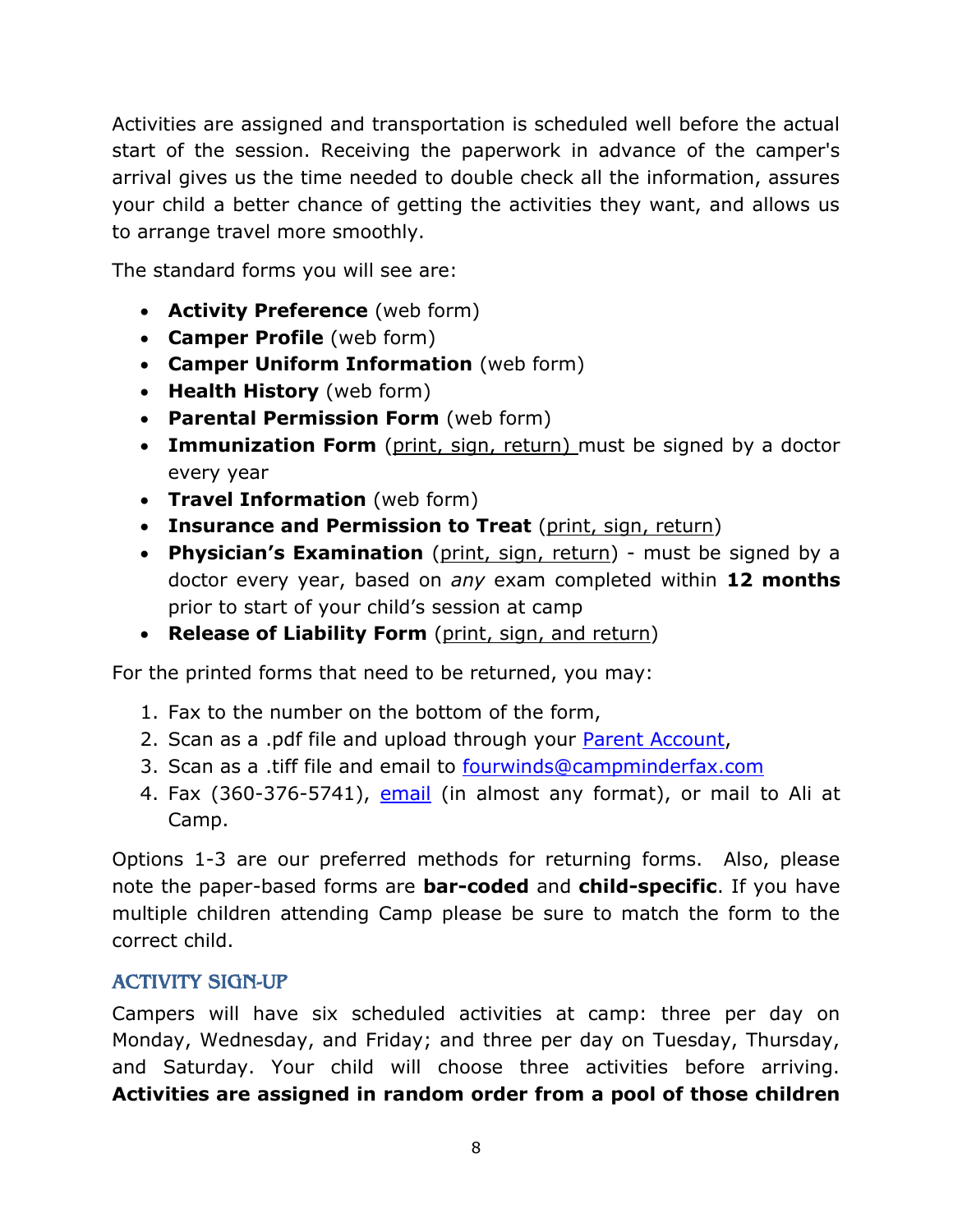**whose required forms are all completed by the due date.** Please note that **no class selections are guaranteed**. On the Activity Preference form, select 3-4 activities for pre-sign-up, preferably from different activity areas at camp. Choices should be provided in order of preference so we can give your child their top choices whenever possible. Because our horseback riding classes fill regularly, campers may have only one barn class per session. Please use the "Comments" section of the form to provide alternatives to use when a camper's first barn activity choice is unavailable.

#### <span id="page-8-0"></span>HEALTH HISTORY

**This form is mandatory for attendance at Four Winds \* Westward Ho**. The health of your child is very important to us; therefore we ask that you review the following information carefully. The Health History form is vital for us to know your camper's needs, limitations, allergies, etc. Completion of the form in its entirety allows us to have immediate access to important information we may need during an illness or emergency. **Each camper must have had a complete checkup within 24 months of attending their particular session at Camp, and the examining physician must complete and sign the Physician's Exam Form.**

American Camp Association standards and state regulations do not allow campers or staff to keep medications in their possession. The first night of camp, all medicines--including over-the-counter (OTC) medicines and vitamins--are collected. All items must be in their original packaging.

The camp Health House dispenses medications as scheduled and permitted OTC medicines to the campers as the camp nurse sees fit. These include acetaminophen, cough syrup, cold and allergy treatments and antacids (a complete list is on the Health History form). It is not necessary for you to send OTC items to camp, unless your child requires specific brands. If you do not want your child to receive any OTC drugs, please specify so on the Health History form.

*In all cases, it is mandatory to send your child's medications in the original containers, with specific instructions of dispensing. We will not dispense drugs if they arrive in other packaging.* It is also important that we have enough medicine to span the length of camp. If any changes occur between the completion of the health form and your child attending camp, please notify the office prior to the camper's arrival. Please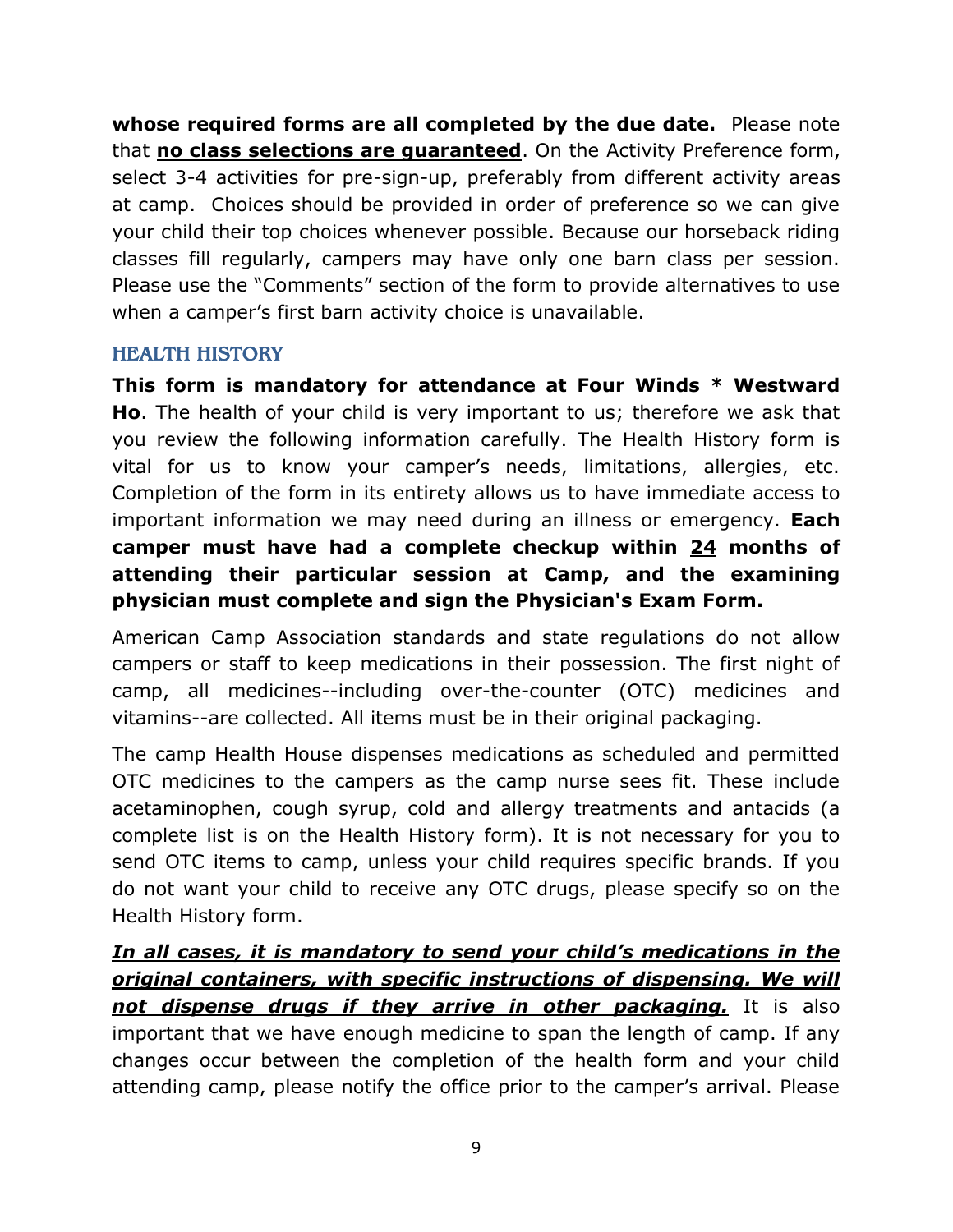also make sure that the Tetanus booster is current. If it is not known to be up-to-date, an otherwise simple cut may result in a trip to the doctor to have it updated.

#### <span id="page-9-0"></span>CAMPER PROFILE

This form is a wonderful tool for you to introduce your child to us before they arrives. Even though your child may be a returning camper, the counselor may be new, and therefore may not know your child. Please be thorough and frank. Tell us about their passions and/or special needs. We want to be aware of anything that might be of concern for your child (such as bedwetting, divorce, uncertainty of leaving home, recent death in the family, how the school year went, etc.). The better we know your child, the more we can be prepared for your child to have a successful summer.

#### <span id="page-9-1"></span>TRAVEL INFORMATION

This is the form we use to arrange buses and boats and organ escort your children during travel. It is important that the information is correct and that you inform us if plans change. The general arrival and departure meeting times and locations on travel days are:

|             |          | Woodland | Skyline   |           |
|-------------|----------|----------|-----------|-----------|
|             | SeaTac   | Park     | Marina    | Camp      |
| To Camp     | 8:30 AM  | 11:30 AM | $2:00$ PM | $2:45$ PM |
| Return Home | 12:30 PM | 11:30 AM | 9:00 AM   | 8:00 AM   |

If there are changes to your travel after submitting your form, please let us know in writing (you won't be able to update the form once submitted). We ask that you make **no changes within 7 days of arrival and departure**.

## <span id="page-9-2"></span>HEALTH AND MEDICATION

We have a Registered Nurse and an assistant nurse at camp full-time. In case of emergencies and the need to see a doctor, we have emergency medical coverage on the island 24-hours-a-day, 7-days-a-week. You will pay no extra charges for the use of our infirmary; however, you are responsible for all other medical expenses incurred while your child is at camp. It is vital that we have a copy of your child's health history and your insurance card on file. We will call you in case of an accident or illness, if your child has to see the doctor in town, has to spend the night in the Health House, or if our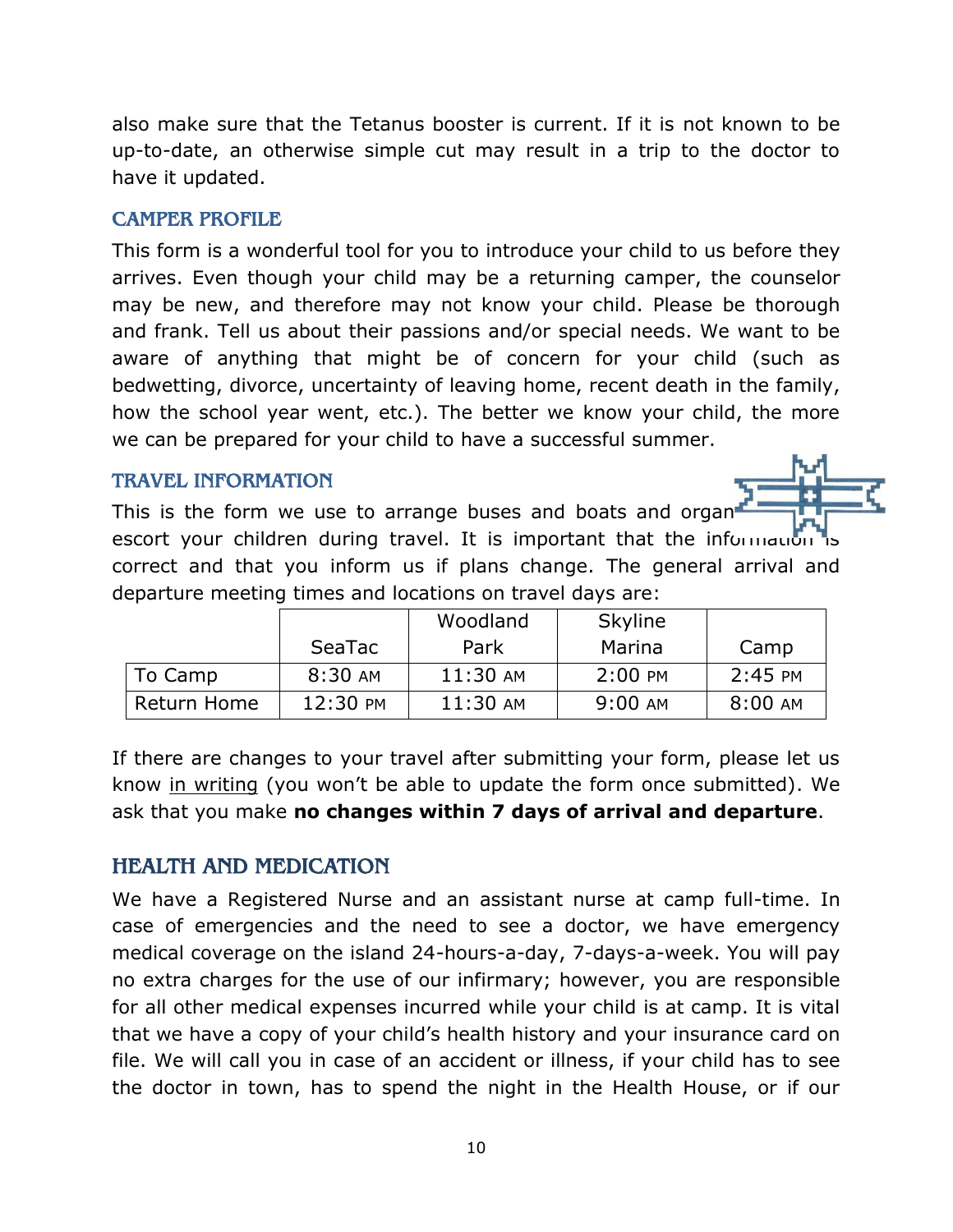judgment indicates that a call is warranted. We will care for accidents and acute illnesses immediately and consult with you by telephone as soon as possible. Our RN will care for minor injuries in consultation with the local physician. There is EMT and ambulance service on-island, which puts us within 20 minutes of the clinic and doctor in Eastsound. Hospitals are available by a 20-minute airlift flight to Anacortes or Bellingham on the mainland. **Purchasing our Airlift NW insurance for your child is strongly encouraged in case emergency transit is required**.

Please see the Health History section (page 8) of the Forms portion of this Handbook for more information on the dispensing of prescription drugs, over-the-counter medication, and vitamins at camp.

# <span id="page-10-0"></span>**HOMESICKNESS**

Homesickness can be part of the camp experience for many children, but we don't think it's something to be feared. Parents often tell us of the extraordinary growth they witness in their camper following their experience here. The truth is that growth doesn't occur from doing easy things. Being away from home for the first time can be one of those hard things, but our staff are well trained to support children through this age-appropriate challenge.

Often when a child is anxious about coming to camp, a parent has the inclination to tell them to "Just try it for a few days and then if you do not like it I will come get you." *We strongly discourage this.* It creates an artificial finish line for children and they have a hard time allowing themselves to fully immerse themselves into the camp experience.

Letters or packages (without food, candy, or gum) sent to your child at camp can be a tremendous help, but be careful of what you say in letters. Refrain from telling your child how terribly you, the family, and pets miss them and how everyone cannot wait for them to come home. This may only exacerbate any homesickness. We recommend focusing on the child and their camp experience: *"Dear Sam, I know you must be meeting many new wonderful friends. When I was your age, I always wanted to ride horses, but could not. Please tell me all about your sailing. Have you been in the cold water yet?"* Do not, however, send a letter every day. **One or two letters a week is optimal.**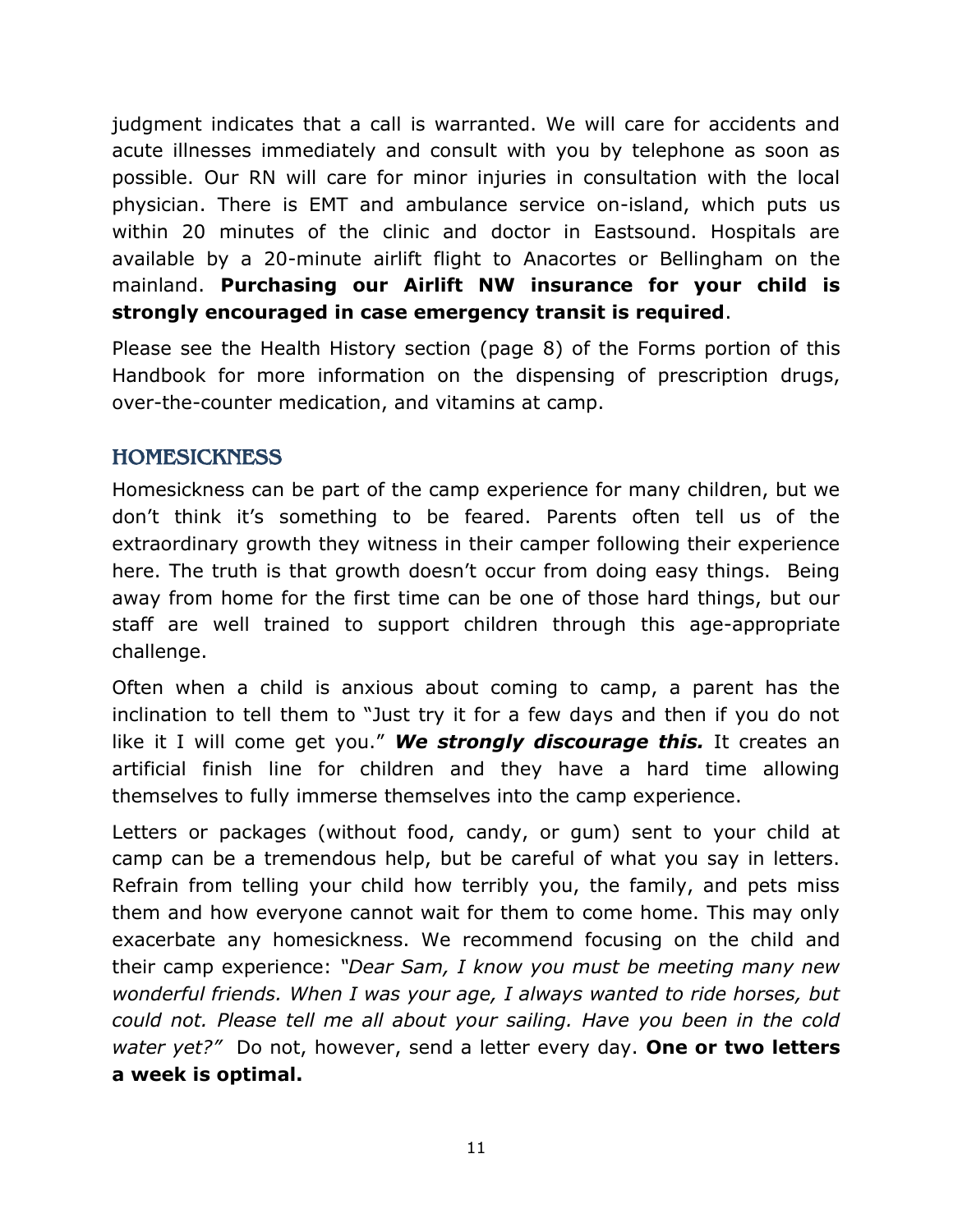If a child is very homesick, the first inclination a parent might have is to "rescue" the child by taking them home. Since the parent is usually homesick for the child as well, this seems like a reasonable answer. We prefer to help both parties work through the homesickness. Taking a child home from summer camp may solve a short-term problem, but it will teach the child that frustration and separation will be met with an instant answer from the parent. **Completing camp can raise self-esteem, independence, and self-reliance; it can teach children how to cope with feelings of frustration.** Please feel free to call us if you are concerned about your child or are getting homesick letters.

#### <span id="page-11-0"></span>**JEWELRY**

Jewelry recognizes those who capture a spirit of adventure and sense of wonder which is a part of Four Winds \* Westward Ho. All campers are awarded a Boon Pin in their first four-week session at Camp. In their third year attending, campers are awarded rings and pins. After several years at camp, they may receive a bracelet or a ring when they have made substantial contributions to the camp community. The stars on the jewelry signify a person's ability to show the way to others, whether it's a Polaris star or a patteran. Alumni may notice that this section does not use the word "gypsy" to refer to our jewelry – we are working on moving toward a more inclusive language for some of our camp traditions.

#### <span id="page-11-1"></span>LATE ARRIVALS/EARLY DEPARTURES

**The first and last days of camp are very important to your child's camp experience**. The first day of camp involves moving in, selecting bunks, meeting cabin/tent mates, selecting the remainder of the activities and touring camp. This 24-hour period is critical for a successful experience, particularly for new campers. At the end of the session, the final evening fire ends with candlelight around the maple tree. It is an important time for all the campers to have closure.

*Late arrivals and early departures impact greatly on the rhythm of camp, therefore we strongly discourage and advise against either.* **In case there are extenuating circumstances, contact the camp office well in advance of the summer to discuss the situation.** The tuition amount will not be pro-rated in the event of late arrivals or early departures.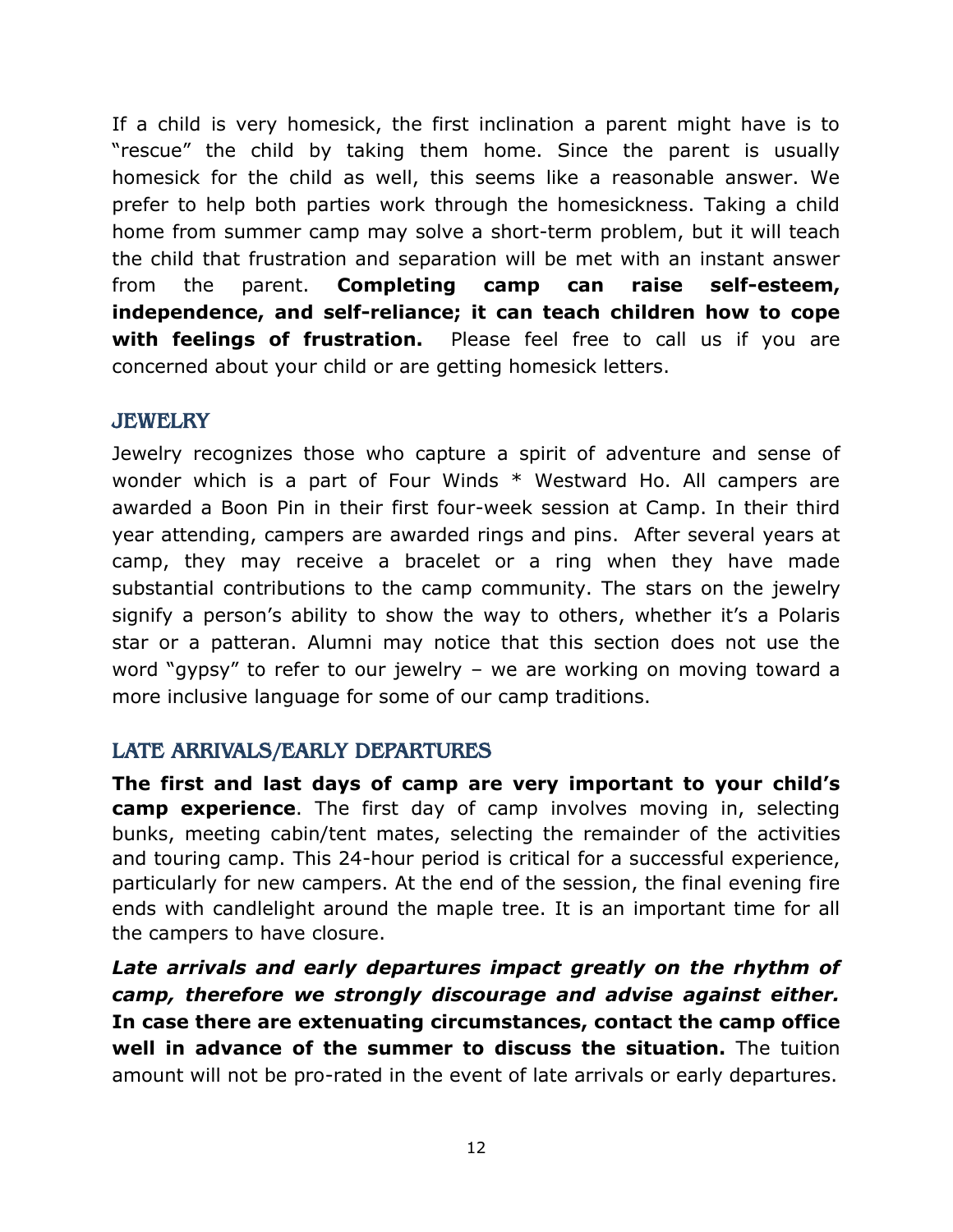## <span id="page-12-0"></span>**LAUNDRY**

Please send a laundry bag with a drawstring closure, **clearly marked with your child's full name.** Laundry is done once a week and returned cleaned the following day. The contents of each bag are washed and dried together, un-separated, and pockets are not checked. Sometimes laundry bags accidentally open, however, so **labeling your child's clothing is also important**. There are many companies that can provide name tags, such as Stuck on You [\(stuckonyou.com](http://stuckonyou.com/)) and Oliver's Labels ([oliverslabels.com\)](http://oliverslabels.com/). You may also just write your child's name on the items in permanent or fabric marker. **In all cases, please include your child's last name, not just initials or first name.** 

#### <span id="page-12-1"></span>LETTERS

Letter writing between parents and their campers can be a very worthwhile process. You may want to send a "welcome to camp" note prior to your child's departure from home, so that it will be waiting for them shortly following arrival. The first mail call can be important in helping your child get settled. Campers are strongly encouraged to write one letter home per week. The contents of their letters may be brief, particularly if they are busy and having a good time. In contrast, some campers love to share everything about camp life with their families. After the initial postcard, the first letter home is written approximately three or four days after the first day of camp. Again, this is a settling-in period, and first letters may cause you some concern. This is when homesickness can be at its worst and often the problem has been worked out by the time you receive the letter. Please feel free to contact us with any concerns you may have. **When writing to your child, focus on camp and activities** ("I know you're having a wonderful time riding. What is the name of your favorite horse?"). **Comments about brothers and sisters, or a family pet can trigger homesickness.**

For a look at camp life visit our website: [www.fourwindscamp.org](http://www.fourwindscamp.org/) and look under "Campers." During the session, we will post an update on a weekly basis in the blog section, as well as daily updates on Twitter [\(twitter.com/fourwindscamp\)](http://www.twitter.com/fourwindscamp). Of course, having no access to technology, the campers do not see these and will not be able to read or post messages.

Domestic mail delivery usually varies from two-to-five days between home and camp. Parents who are outside the United States during the camp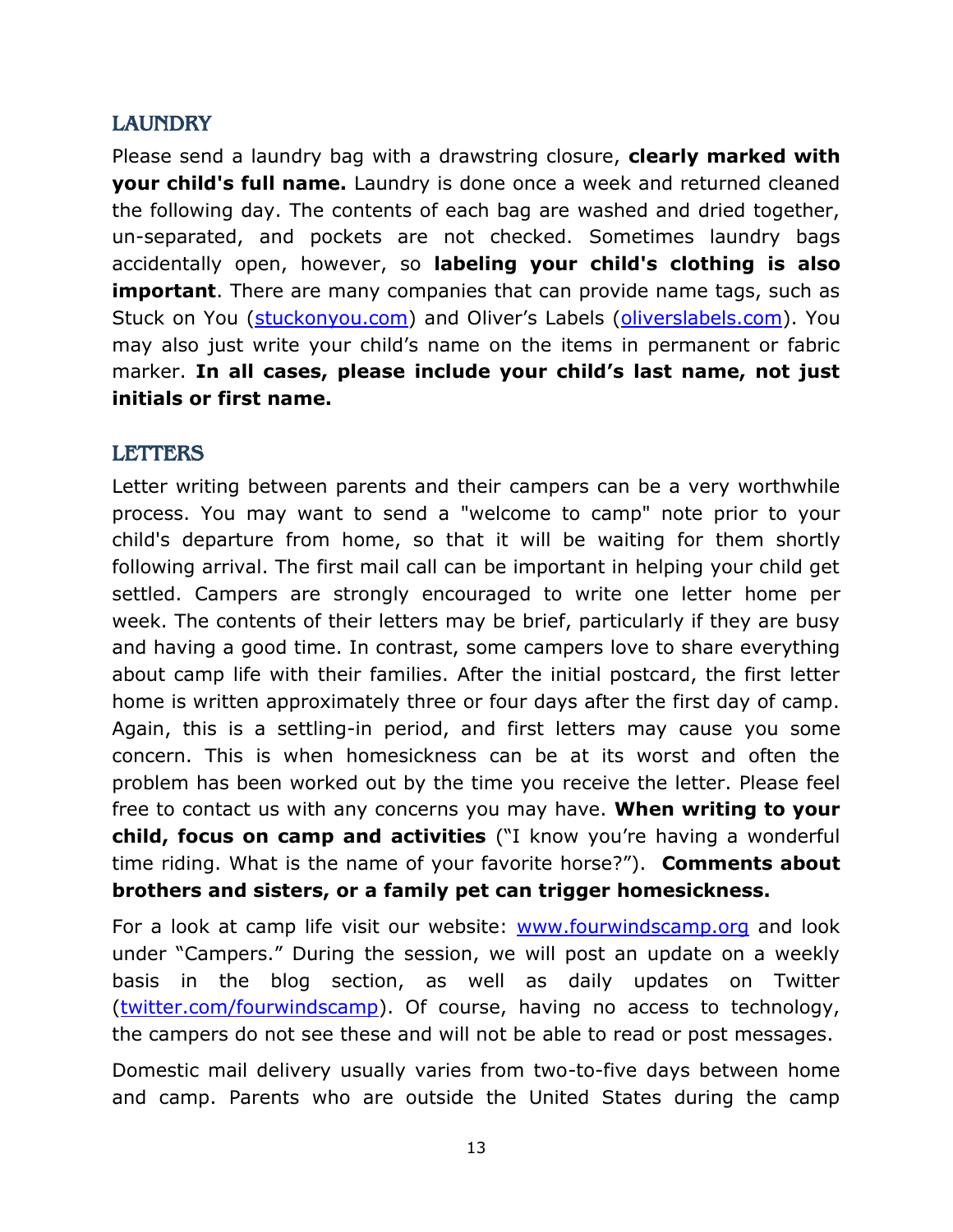session may scan and email, or fax hand-written messages to Camp. We will deliver them to your camper. For parents inside the U.S., please help us stay old-fashioned, and send your letters by post.

Please be sure to **put your child's name on the envelope** and to use the correct address for your delivery method:

> US Postal Service.........................**PO Box 140** UPS or FedEx...............................**286 Four Winds Rd** Both addresses are in **Deer Harbor WA 98243**.



# <span id="page-13-0"></span>LOST AND FOUND

Clothing with name tags will be washed and returned to you as quickly as possible. Please put full names on the items and don't forget to put names on shoes, too! Unmarked clothing and items with an apparent value of more than \$10.00 are held until the end of October. After that time, any unclaimed items will be donated to charity. If you are missing something do let us know; we always have many unmarked items left at camp.

# <span id="page-13-1"></span>LUGGAGE

We ask that you pack the equipment in two duffels, if possible, or one large suitcase and one duffel. We discourage the use of footlockers in general as they do not hold up well in shipping and are difficult to store. **Please attach to each luggage item a Camp-provided colored tag marked with your camper's name.** The colored tags indicate where luggage is dropped off in camp. You can get luggage to camp by the following methods:

1. Ship: Save time at the airport by shipping bags no more than 2 weeks before your camper's arrival. **Please do not send by the US Postal Service! Use** *only UPS or FedEx* to send luggage for your camper. Our correct street address for UPS or FedEx delivery is:

> **[Your Camper's Name] Four Winds Camp 286 Four Winds Rd Deer Harbor WA 98243**

2. Carry: Send luggage with campers on the plane (but be sure to verify the bags are within the weight limits allowed by airlines). If meeting staff at SeaTac, Seattle or Anacortes, simply bring bags with you when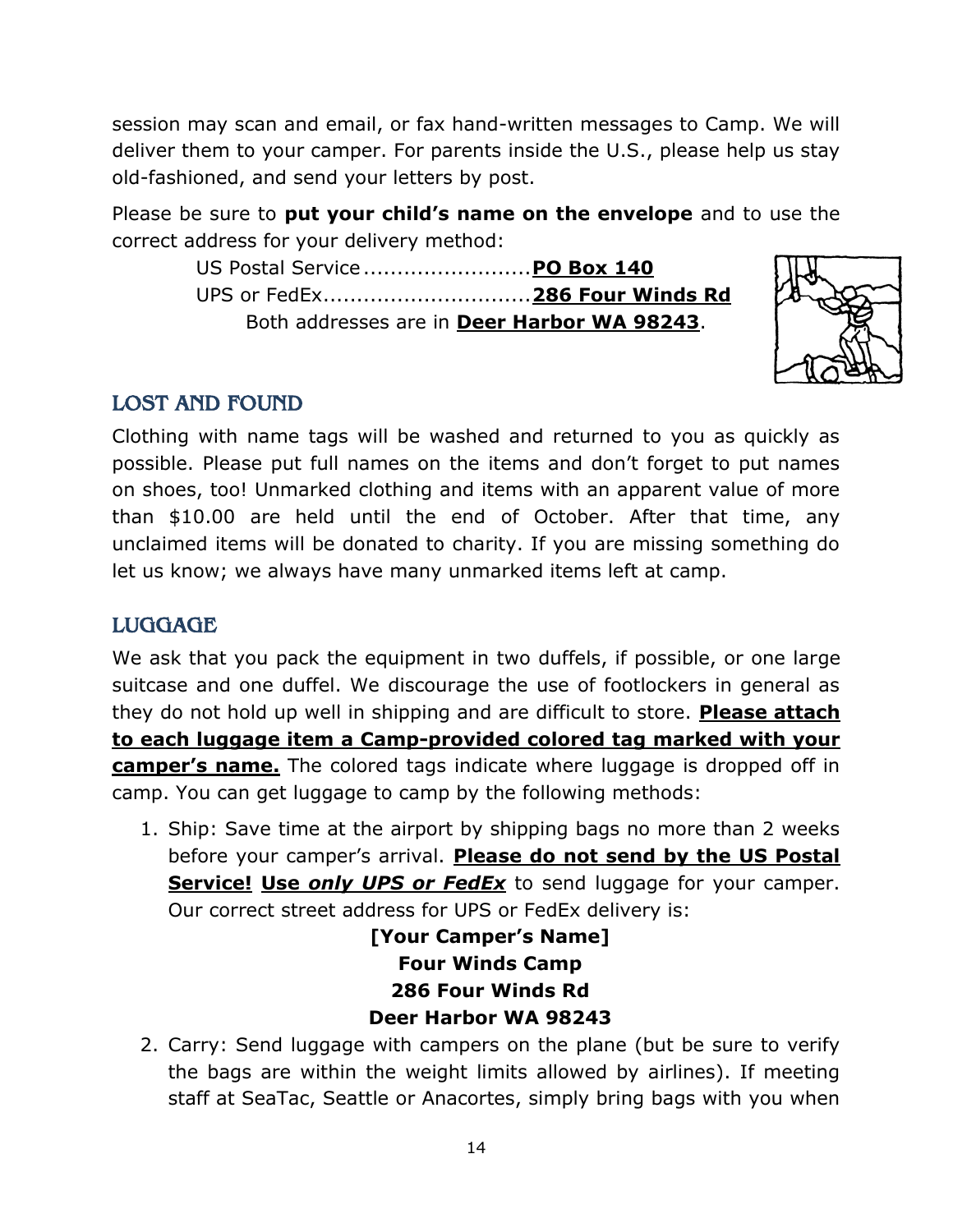you drop off your camper off. International campers are advised to carry luggage, as shipping items across national borders can be complicated.

#### <span id="page-14-0"></span>TAGGING LUGGAGE

Please put your child's name, address, and phone number on the luggage tags that we provide and affix them securely to their luggage. We have color-coded tags for quick distribution at camp as bags are delivered to different parts of camp according to the tag color: **Blue tags for boys, green tags for Senior girls (grade 9+), and red for all other campers. CT/HH girls and all Carlyn campers also get red tags.** Please check to make sure that you were given the right color tags. If you think you need more than we provided, please contact us and we will send you more. Additionally, extra tags will be available at the various meeting locations we have for camper drop-off.

## <span id="page-14-1"></span>MAGIC: THE GATHERING

Magic: The Gathering is a collectable card game that a significant number of kids play at Camp. For some kids, it's a great game for Camp. It's not electronic, and it involves some math and strategic thought. At Camp, we also try to make it an experience that supports good sportsmanship and positive social interaction. We decided to add a paragraph about it in our parent manual because some Magic cards can be very expensive, and we want to encourage you to **not send Magic cards that have significant monetary value to Camp**. In organized Magic tournaments in the non-Camp world, decks regularly run into the hundreds of dollars, and that's not what we're going for at Four Winds. We want the barrier to entry to the game to be low, and we don't want the dominant players to be the ones that brought hundreds or even thousands of dollars' worth of cards to Camp. In addition, the presence of small pieces of paper that are worth significant money causes all kinds of problems in Camp:

- · Trading of cards can be imbalanced.
- · Cards can be lost, damaged, or stolen.
- · Many of the staff are unaware of which cards are valuable, so they are unable to help campers make good choices.
- · Financial circumstances in the camper's home life can be highlighted.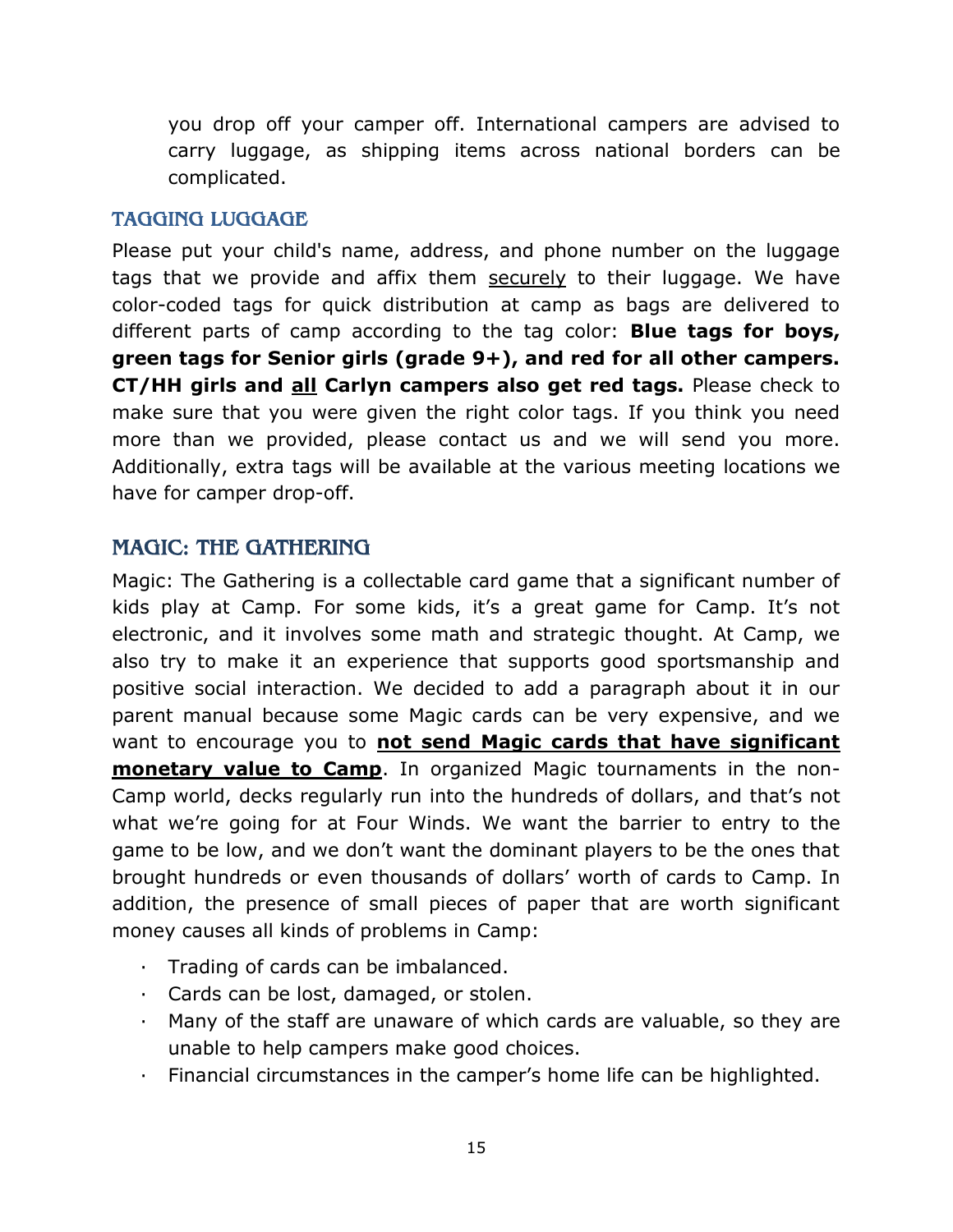All in all, Magic can be great at Camp, but bringing expensive cards makes it less so. We do sell inexpensive cards and decks in the camp store, and if your camper is a serious player, tell them to bring their Pauper decks. We promise they'll know what you're talking about.



## <span id="page-15-0"></span>**PACKING**

You will find a list of equipment for girls and boys in your [Four Winds Parent](http://fourwindscamp.org/login)  [Account.](http://fourwindscamp.org/login) **Do not send delicate or expensive equipment. If campers bring cell phones, iPads, Kindles, or other electronic devices, they will be collected on the first night of camp and returned to the camper for the trip home. Do not send money, live animals, weapons, or vehicles.** Folding pocket knives, such as a Swiss Army knife, or a woodcarving knife are acceptable; hunting knives are not.

We live simply at camp. We want to encourage campers to make their own music and to escape some of the noises of modern life. Remember that tents and cabins also have no electricity.

Summer weather at camp is usually mild, with day-time temperatures averaging 75-80°F and nights generally ranging in the 50s (although sometimes colder).

Warmer clothes for the evenings, such as a sweater, sweatshirt, and warm socks are advised. It has been known to rain for a few days in a row, so please include rain-proof clothing such as a raincoat or poncho with a hood. **Please do not send expensive or treasured clothes to camp**. We are in a rural environment with trails, dust, occasional mud, and lots of physical activity. The laundry also gets less than gentle treatment.

We have sundry items as well as Four Winds memorabilia in the camp store. You may want to have your child purchase some items upon arrival, instead of packing them from home.

While in camp, all campers sleep on cot-sized bunks (plywood or spring base and mattress). **We recommend both sheets and blankets and a sleeping bag**. We realize that this takes up a lot of space when packing.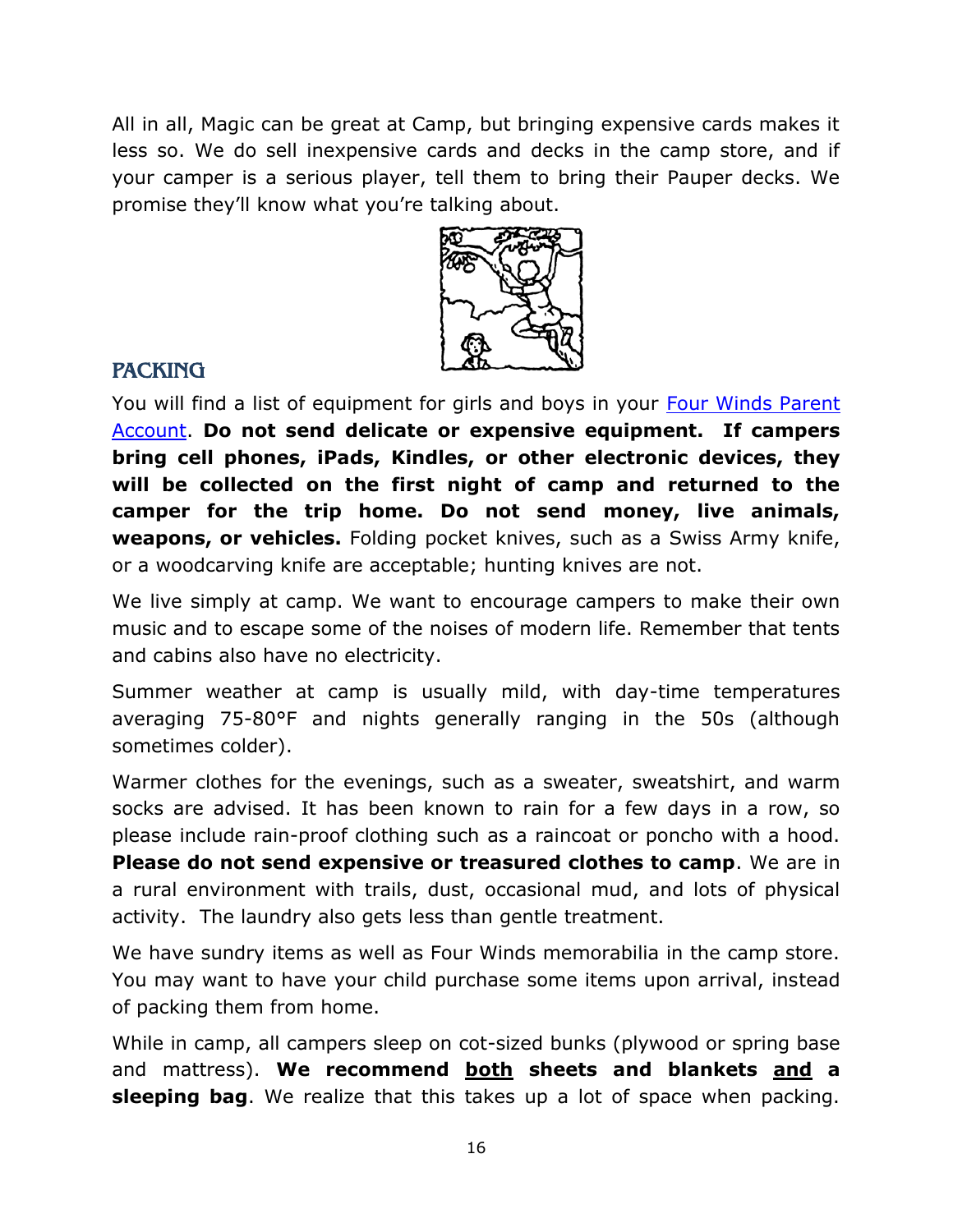Sending these items ahead by UPS/FedEx **([Camper Name], Four Winds Camp, 286 Four Winds Rd, Deer Harbor 98243)** is helpful. We feel that campers are much more comfortable in sheets which will be laundered weekly. Sleeping bags are used for overnight trips and sleep-outs. **Remember to mark all bedding and the sleeping bag with your camper's full name.**

#### <span id="page-16-0"></span>SESSION DATES

| <b>First session:</b>  | begins June 23 at $3:45$ PM (Camp opens at $2:45$ PM)                              |
|------------------------|------------------------------------------------------------------------------------|
|                        | ends July 20 at $8:00$ AM                                                          |
| <b>Second session:</b> | begins July 23 at $3:45$ PM (Camp opens at $2:45$ PM)<br>ends August 19 at 8:00 AM |

## <span id="page-16-1"></span>SLIDE SHOWS



Typically, in early January through February, we travel to camper homes to show pictures from the previous summer. We begin planning slide shows in September. If you are interested in being a host family we would love to hear from you. Gatherings can range in size from 10 to 75, with the presentation running for approximately one and one quarter hours.

#### <span id="page-16-2"></span>TELEPHONE

**There is no telephone service for campers**. Our limited telephone service connects our office to the outside world. The rural location makes it important to keep this link open for business and emergency communications. **We encourage letter writing**, and, in fact, every camper is prompted to spend at least one rest period per week writing a letter home. We have found that phone calls home can cause or increase homesickness. They also impede the child's development of independence at camp. Of course, in the case of an emergency, a telephone call is certainly appropriate and we will work with you to arrange it. Parents are welcome to contact the Camp Office at any time to check on their child's camp experience.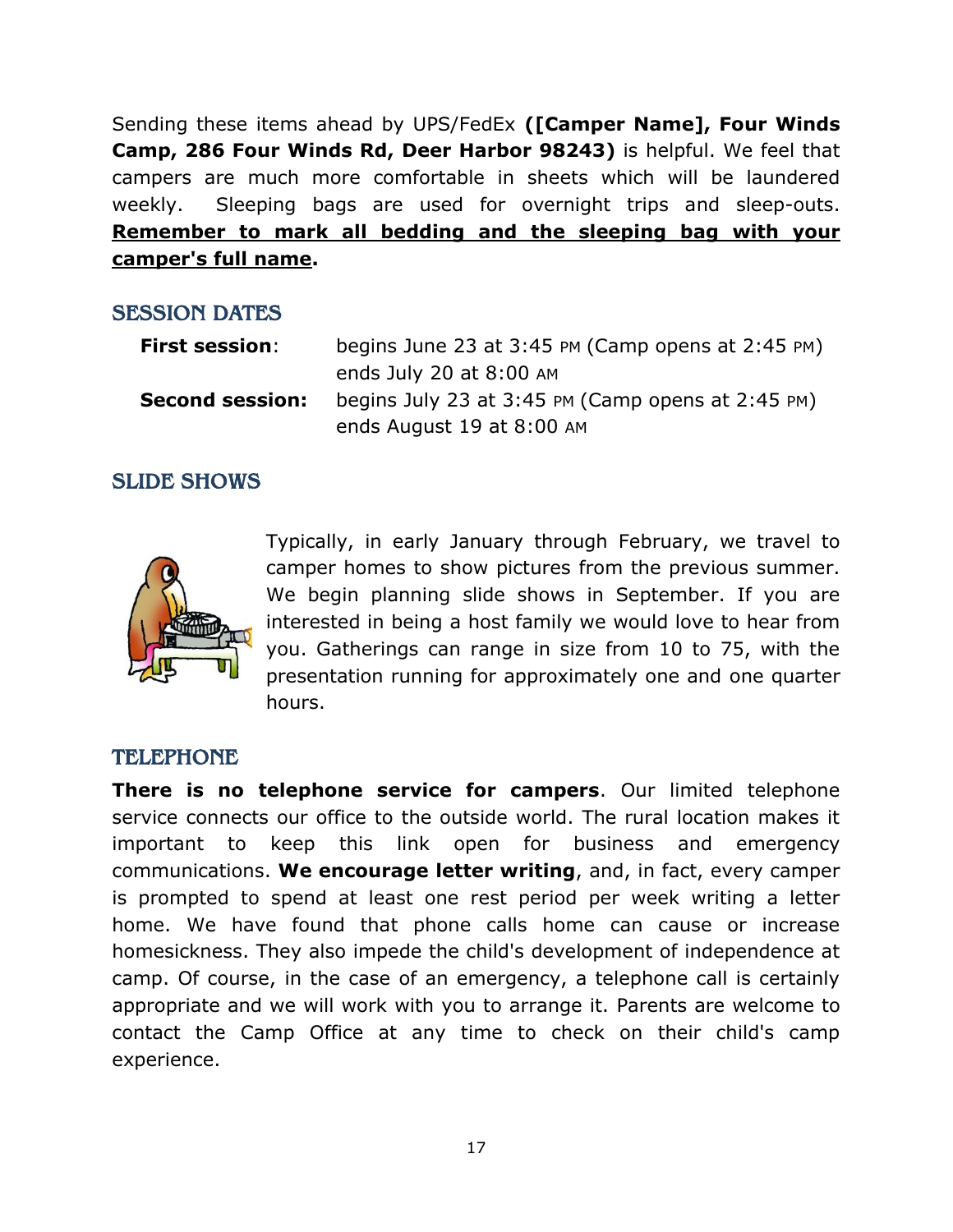#### <span id="page-17-0"></span>TRIP PROGRAM

Canoe, sailing, kayak, and hiking trips are offered continuously beginning the  $3<sup>rd</sup>$  through the 25<sup>th</sup> day of the session. Trips vary in length, from a few hours to 6 days, to allow for all ages and abilities. Cabin groups are assigned trips which are supervised by at least two staff members. Destinations cover the San Juan Islands and sometimes local national parks. Nearly all of our trips require human power for transportation, cooking, and setting up campsites. Senior trips for all high school aged campers are for six days beginning around the 3<sup>rd</sup> week of each month long session. Please see the section on [Visitor Guidelines](#page-21-1) in this Handbook (page 22) and contact the office if you are planning a visit, to make sure your camper will be in camp.

## <span id="page-17-1"></span>TRANSPORTATION

Our remote setting can be a challenge, and we make every effort to simplify your child's travel to and from camp. **PLEASE BE ON TIME FOR ALL ARRIVALS AND DEPARTURES.** We will be in the Camp Office at 6 AM (or earlier) on the day of arrival and departure if you need to get in touch with us. Your options for transporting children to and from camp are to:

- 1. have them fly solo or with one of our chaperoned group flights,
- 2. meet us at one of our pick-up/drop-off locations, or
- 3. drive/boat the child(ren) directly to camp.

# <span id="page-17-2"></span>TO CAMP

#### <span id="page-17-3"></span>AIR TRAVEL

The Seattle-Tacoma International Airport (SeaTac) is our pick-up point for campers flying to camp. For ease of booking your camper's flights please **use Sojourn Travel**. A custom web-form for Four Winds Camp is available at [fourwindscamp.org/travel.](https://fs20.formsite.com/sojourn/form10/index.html)

- **Group Flights**: We provide chaperoned group flights from Los Angeles and San Francisco, booked through Sojourn Travel.
- **Individual Flights:** Campers flying from locations other than Los Angeles or San Francisco should have flights which are scheduled to land at SeaTac **between 8:30 and 10:30 AM.** We realize that scheduling flights can be difficult with such constraints, which is why we advise all families to book flights through [Sojourn Travel.](file:///C:/Four%20Winds%20Data/Publications/Handbooks/2019_Handbooks/fourwindscamp.org/travel)

Our staff will meet campers at their arrival gate and escort them to our

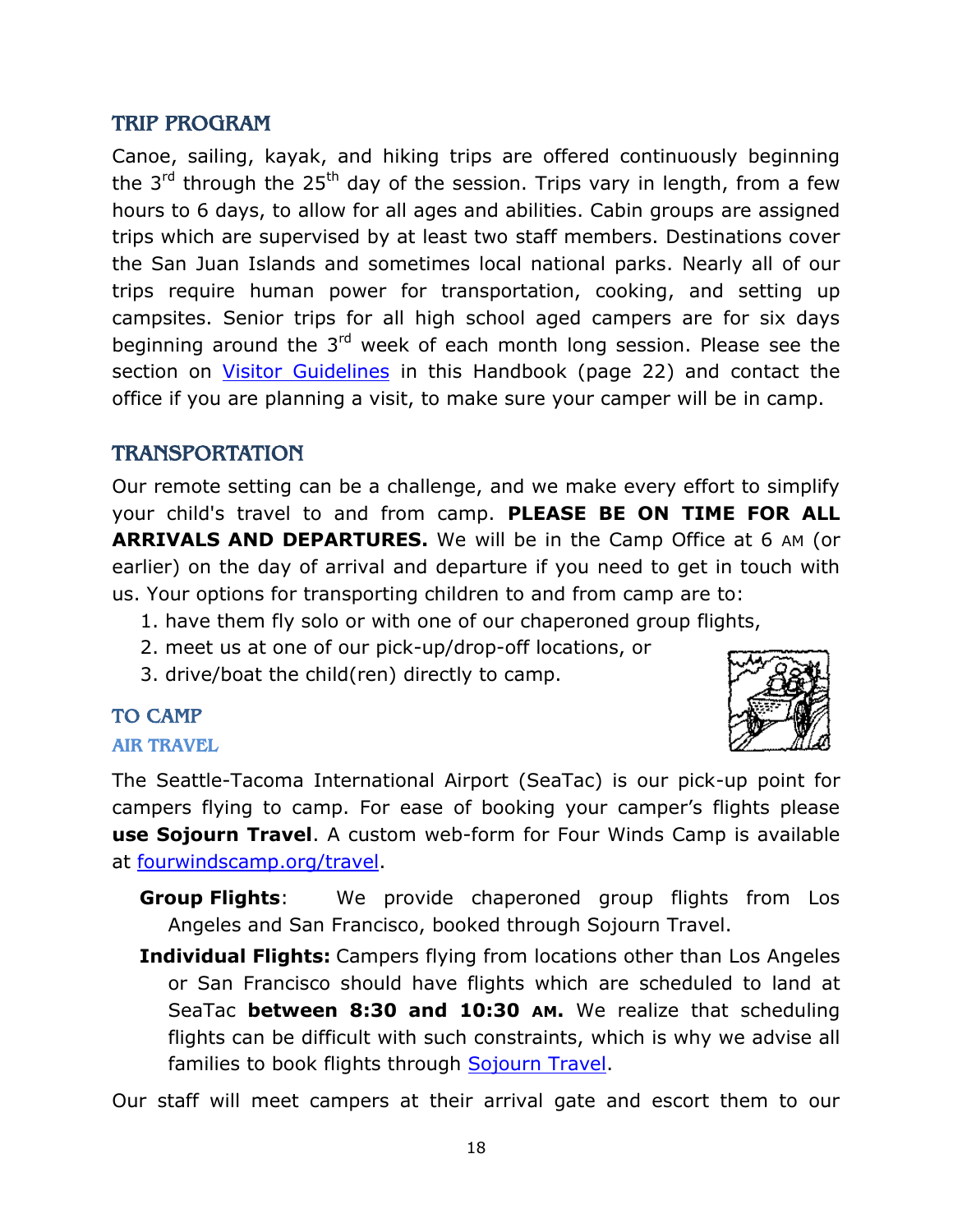buses. **If your child's flight is delayed, do not panic**. WE WILL NOT LEAVE YOUR CHILD AT THE AIRPORT ALONE.

## **NOTE: due to increased airline security, please provide us your flight confirmation code and give the airline the name Ali Walker as an additional contact.**

**Unaccompanied Minor:** If you paid for your child to travel as an unaccompanied minor, you will need the name of the person who will meet your child at the gate. We will provide this information to you via email 24 hours before camp begins. **The airline ONLY needs this information upon check-in.** For travel home, we will need the full name and phone number of the person who will be meeting your child at the gate.

#### <span id="page-18-0"></span>SEATTLE TACOMA INTERNATIONAL AIRPORT, SEATAC

Parents who are flying with their campers or for whom SeaTac is a more convenient drop-off point can meet our staff at the airport between 8:30- 10:30 AM on arrival day. **Please sign-in your child with the staff on duty before you depart.**

#### <span id="page-18-1"></span>WOODLAND PARK, SEATTLE

Our charter buses will meet campers in the western side of the Woodland Park parking lot off of N 50th Ave in Seattle's Wallingford neighborhood between 11:30 AM and 12 noon. **Please sign your child in with the staff on duty.** 

#### <span id="page-18-2"></span>SKYLINE MARINA, ANACORTES

Our charter buses will meet campers in the far right parking lot of Skyline Marina at 2011 Skyline Way in Anacortes. It is about 1 mile past the ferry terminal on the left side. Your camper needs to arrive at Skyline by 2:00 PM. **Please sign your child in with the staff on duty.** 

#### <span id="page-18-3"></span>DIRECTLY TO CAMP

The first day of camp is exciting for both parents and campers. If you are dropping your camper off at Four Winds, you will have the opportunity to meet your child's counselor, see their cabin or tent, and perhaps meet some of the other cabin mates.

Sign in is with Ali Walker, and she will connect your child with their counselor. Director Paul Sheridan and the staff nurse will also be available at check in.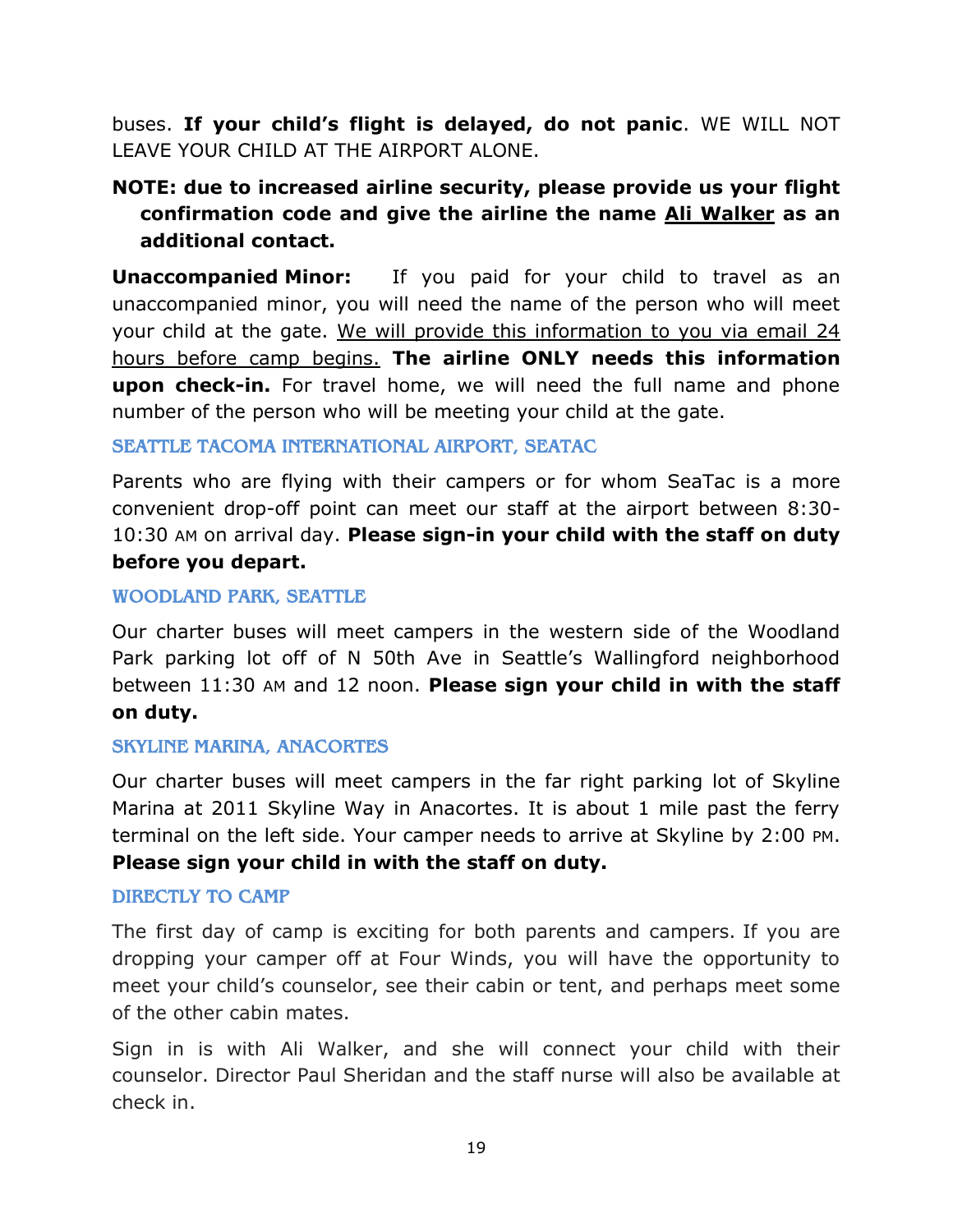As a lot is happening the first day to get camp ready, **we ask that you arrive no earlier than 2:45 PM.** From 2:45 to 3:30 camp is open and you can tour it with your camper. **At 3:45 PM, camp closes**, goodbyes are said, and your child is off to meet those campers arriving by boat.

#### **Please note:**

Summer ferry lines are long and you will A reservation system is now available through the Washington State Ferry System website [\(wsdot.wa.gov/ferries\)](http://wsdot.wa.gov/ferries) for travel to the San Juan Islands. Even with this reservation system be sure to allow enough time to:

- 1. wait for the ferry in line at the terminal,
- 1. make the  $\sim$ 80-minute ferry ride, and
- 2. drive 20 minutes to Four Winds.

You may wish to arrive earlier on arrival day or the day before and explore the island before camp begins. A list of accommodations and other information for island visitors is in the back of this book. Ferry schedules are available online at the website above or by calling 206-464-6400.



#### <span id="page-19-0"></span>TRAVEL HOME AFTER CAMP

Again, you have several choices. In each case we ask that you **remember to sign your camper out with the staff on-duty and remember to pick up your campers luggage and belongings before you depart**.

<span id="page-19-1"></span>AT CAMP*:* Arrive between 7:50 and 8:05 AM and sign out your child with Ali Walker at the Gate House circle. She will direct you to your child in camp.

<span id="page-19-2"></span>AT SKYLINE MARINA IN ANACORTES*:* The boats will arrive between 9 and 9:30 AM. You can meet the campers as they get off the boat.

<span id="page-19-3"></span>AT WOODLAND PARK IN SEATTLE*:* The buses will arrive between 11:30 AM and 12 noon at the Park's SW parking lot.

<span id="page-19-4"></span>AT SEATAC AIRPORT*:* Campers can be picked up near the Alaska Airlines check-in counter between 12:30 and 4:00 PM.

<span id="page-19-5"></span>AIRLINE TRAVEL*:* **All airline travel (group or individual flights) should be booked through Sojourn Travel at [fourwindscamp.org/travel.](https://fs20.formsite.com/sojourn/form10/index.html)**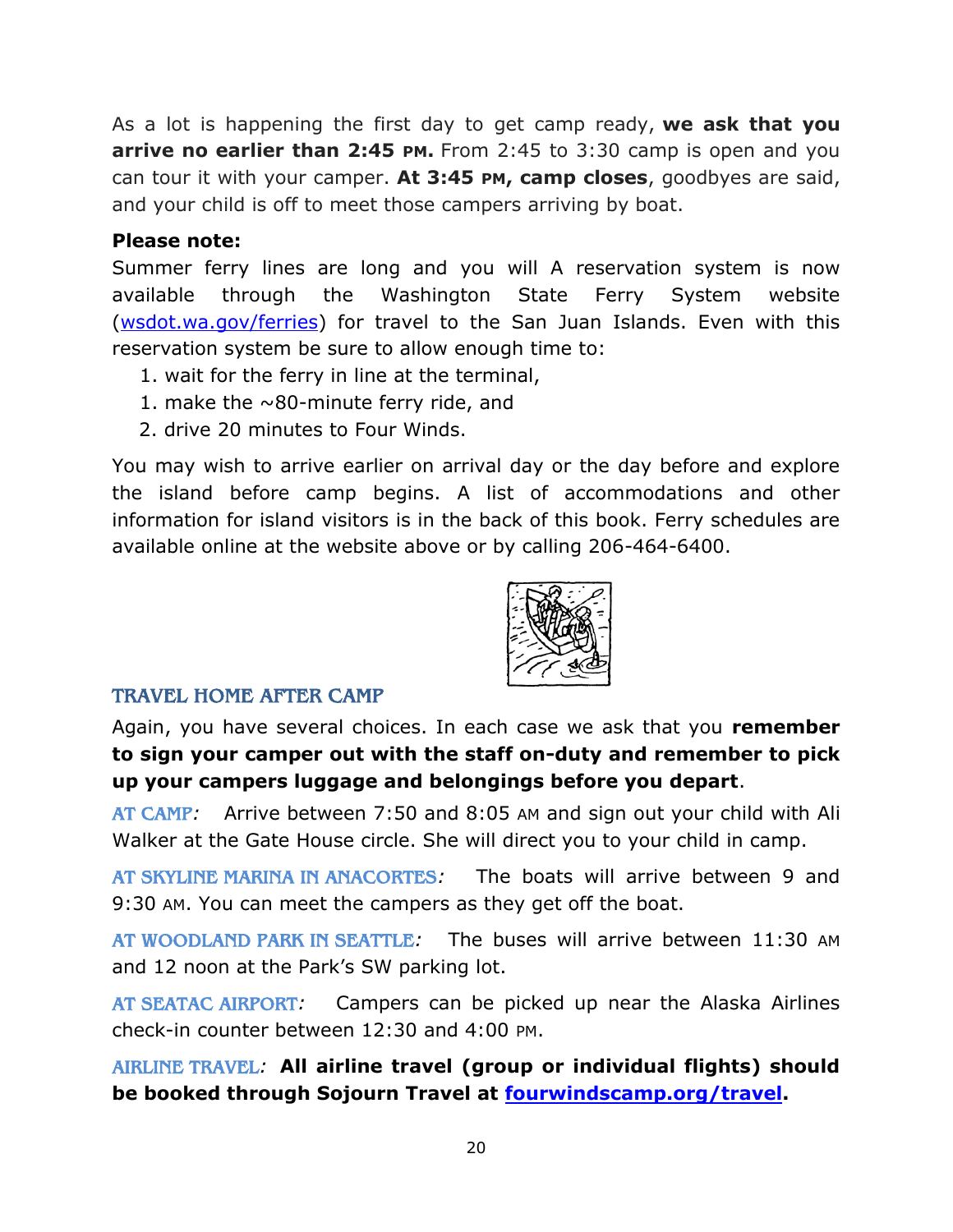#### <span id="page-20-0"></span>TRAVEL PLAN CHANGES

Because of boat and charter bus seat counts and staff coverage, we are **unable to accept changes within 7 days of travel**.

#### <span id="page-20-1"></span>TUITION

Tuition includes the camp program, transportation on chartered buses/boats between Camp and our drop-off/pick-up meeting locations, once-a-week laundry during our four-week session, and the use of uniforms. The Camp Store account is one of only a handful of additional costs to a family (e.g. our optional AirCare membership). The Camp Store account works on a debit system so your child can buy sundries and some clothing items at our store.

The tuition balance is due in full by **February 1, 2022,** or in installments by **April 1st.** Full payment may be made at the time of enrollment or at any time prior to the deadline. Space may be relinquished if payment is not received by these dates and refunds will be made according to our cancellation policy.

#### <span id="page-20-2"></span>TUITION REFUND

**All withdrawals must be made in writing** (email is fine). Refund of your deposit/tuition will be dependent on our cancellation fee structure:

| <b>Withdrawal Date</b>    | <b>Cancellation Fee</b>      |
|---------------------------|------------------------------|
| Prior to December 1       | \$0 (full refund of deposit) |
| December $1 -$ January 31 | $$1,000$ (full deposit)      |
| February 1 - March 31     | \$3,400 (half tuition)       |
| After April 1             | \$6,800 (full tuition)       |

*We reserve the right to send children home without refund of tuition.*

If your child is on the waitlist you may withdraw your child at any time and your refund will be made in full. You may also choose to keep your deposit with us, and we will automatically apply it to your application *if* you complete a registration form for the new season. All applicants are encouraged to submit a registration form as early as possible to have the best chance of obtaining a space in camp.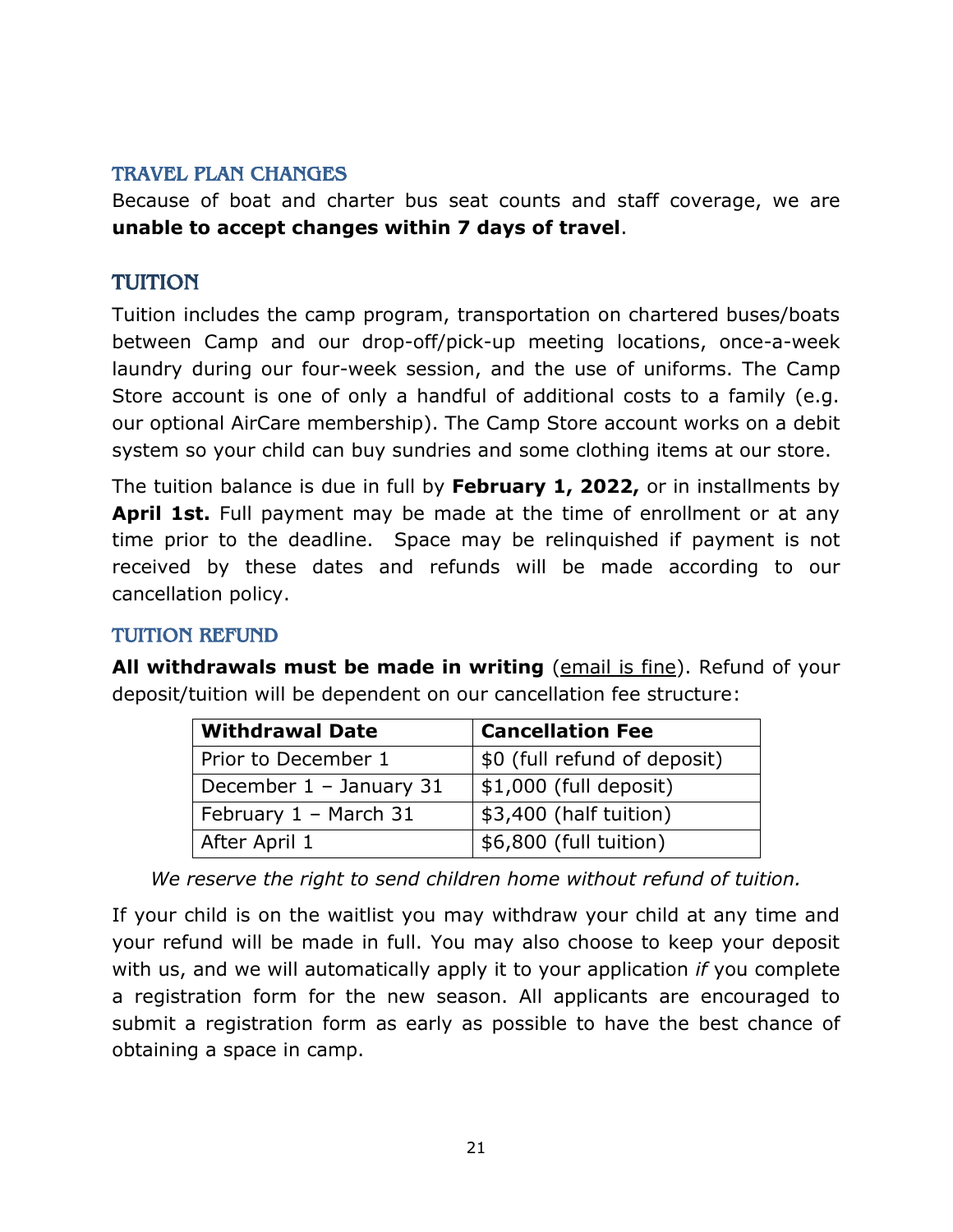#### <span id="page-21-0"></span>UNIFORMS

We have a rich tradition of uniforms at Four Winds. Each camper will receive 3 sets of uniforms for their daily use while at camp. Uniforms consist of tops that are either a middy (a loose-fitting sailor top) or polo shirt, and bottoms that are either bloomers or shorts. Middies and bloomers are royal blue for daily wear, white and navy on Sundays. Polos and shorts are navy for daily wear, with a white polo for Sundays. The campers are expected to wear the whole uniform during the day, except in cases where they choose to wear pants. They may also bring (or purchase from our store) lightweight, plain, white T-shirts to wear during sport or riding classes. Sleeveless or spaghetti strap shirts are not allowed.

#### <span id="page-21-1"></span>VISITOR GUIDELINES

Ours is a community of campers, parents, alumni, staff and families that span generations. Every one of you is vital to our collective history and our continuation as a summer camp for young people.

In normal years, visiting is normal part of camp life. As the pandemic has shifted our perception of normal, we have also had to shift our expectations to keep our campers safe. Our Board of Trustees has made the call that visits are a risk we must take off the table for 2022. Earlier in the offseason, we telegraphed that visits would be possible, and we're sorry that they're not. It's a risk we can control, and if it prevents just one camper from having to isolate in camp, it will be worth it.

Though not a true replacement for visiting, we will offer parent gatherings on Orcas after drop off (June 23, July 23, and August 22) and the evening before pick-up day (July 19, August 18, and August 27). Please click **HERE** to see our full COVID safety plan.